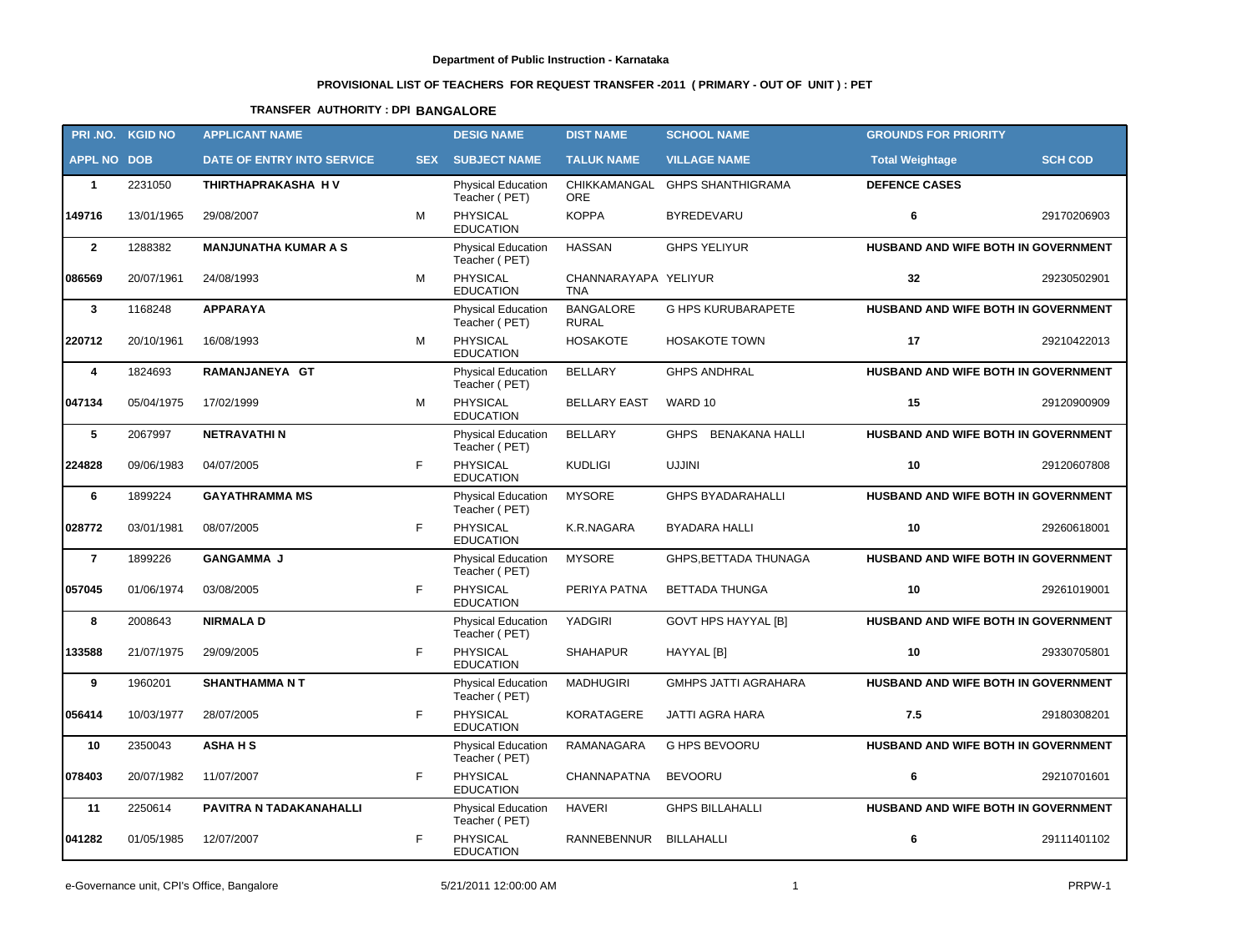| 12     | 2274339    | <b>SMT C R SUNITHA</b>       |    | Physical Education<br>Teacher (PET)        | <b>BELGAUM</b>                   | K.H.P.S. HITTANGI              |                                      | <b>HUSBAND AND WIFE BOTH IN GOVERNMENT</b> |
|--------|------------|------------------------------|----|--------------------------------------------|----------------------------------|--------------------------------|--------------------------------------|--------------------------------------------|
| 041226 | 02/01/1976 | 14/08/2007                   | F  | <b>PHYSICAL</b><br><b>EDUCATION</b>        | SOUNDATTI                        | <b>HITTANGI</b>                | 6                                    | 29011203901                                |
| 13     | 2231945    | <b>MS SUMITRA</b>            |    | <b>Physical Education</b><br>Teacher (PET) | CHIKKAMANGAL<br><b>ORE</b>       | G.H.P.S. ANEGERE               |                                      | HUSBAND AND WIFE BOTH IN GOVERNMENT        |
| 119993 | 25/07/1983 | 18/08/2007                   | F. | PHYSICAL<br><b>EDUCATION</b>               | <b>KADUR</b>                     | ANNEGERE                       | 6                                    | 29170514303                                |
| 14     | 2115641    | <b>NAGARATHNA PS</b>         |    | Physical Education<br>Teacher (PET)        | <b>RAICHUR</b>                   | <b>GHPS GUDADUR</b>            |                                      | HUSBAND AND WIFE BOTH IN GOVERNMENT        |
| 045274 | 01/06/1981 | 11/09/2007                   | F. | <b>PHYSICAL</b><br><b>EDUCATION</b>        | <b>SINDHANUR</b>                 | <b>GUDADUR</b>                 | 6                                    | 29060804501                                |
| 15     | 1720107    | <b>SHOWKATHBIK</b>           |    | Physical Education<br>Teacher (PET)        | <b>KODAGU</b>                    | <b>G M P SCHOOL SIDDAPURA</b>  |                                      | HUSBAND AND WIFE BOTH IN GOVERNMENT        |
| 018108 | 23/05/1982 | 15/11/2007                   | F. | PHYSICAL<br><b>EDUCATION</b>               | <b>MADIKERI</b>                  | <b>SIDDAPURA</b>               | 6                                    | 29250109703                                |
| 16     | 2187774    | <b>MAMATHAN</b>              |    | Physical Education<br>Teacher (PET)        | <b>BANGALORE</b><br><b>NORTH</b> | <b>GUMPS NAGAVARA</b>          |                                      | HUSBAND AND WIFE BOTH IN GOVERNMENT        |
| 067629 | 05/07/1986 | 16/07/2007                   | F. | <b>PHYSICAL</b><br><b>EDUCATION</b>        | NORTH4                           | NAGAVARA                       | 3                                    | 29280718101                                |
| 17     | 2184369    | <b>TS SHOBHA</b>             |    | Physical Education<br>Teacher (PET)        | <b>BANGALORE</b><br><b>NORTH</b> | <b>GHPS NELAGADARANA HALLI</b> |                                      | HUSBAND AND WIFE BOTH IN GOVERNMENT        |
| 122092 | 01/07/1984 | 28/09/2007                   | F  | PHYSICAL<br><b>EDUCATION</b>               | NORTH1                           | NELAGADARANA HALLI             | 3                                    | 29280209201                                |
| 18     | 1373464    | SHYLAJA H G                  |    | Physical Education<br>Teacher (PET)        | <b>DHARWAD</b>                   | <b>KBS MANTUR</b>              | HUSBAND OR WIFE IN GOVERNMENT        |                                            |
| 205517 | 30/12/1961 | 18/02/1994                   | F. | <b>PHYSICAL</b><br><b>EDUCATION</b>        | <b>HUBLI</b>                     | <b>MANTUR</b>                  | 20                                   | 29090203401                                |
| 19     | 1899494    | <b>RATHNAMMA M</b>           |    | Physical Education<br>Teacher (PET)        | <b>MYSORE</b>                    | GHPS KALAMMANAKOPPALU          | <b>HUSBAND OR WIFE IN GOVERNMENT</b> |                                            |
| 215075 | 25/01/1984 | 08/07/2005                   | F. | PHYSICAL<br><b>EDUCATION</b>               | K.R.NAGARA                       | KALAMMANAKOPPAL                | 10                                   | 29260601201                                |
| 20     | 1899944    | <b>AKKAMAHADEVI M TOTAGI</b> |    | Physical Education<br>Teacher (PET)        | <b>MYSORE</b>                    | <b>GHPS HYAKANUR</b>           | HUSBAND OR WIFE IN GOVERNMENT        |                                            |
| 135673 | 13/06/1982 | 13/07/2005                   | F. | PHYSICAL<br><b>EDUCATION</b>               | T.N.PURA                         | <b>HYAKANUR</b>                | 10                                   | 29261118301                                |
| 21     | 1978736    | YUVARAJA K M                 |    | Physical Education<br>Teacher (PET)        | <b>KOPPAL</b>                    | <b>GHPS SINGANHAL</b>          | HUSBAND OR WIFE IN GOVERNMENT        |                                            |
| 193443 | 01/06/1982 | 10/08/2005                   | M  | PHYSICAL<br><b>EDUCATION</b>               | <b>GANGAVATHI</b>                | SINGANHAL                      | 10                                   | 29070213202                                |
| 22     | 1978908    | <b>RAJA NAIK</b>             |    | Physical Education<br>Teacher (PET)        | <b>KOPPAL</b>                    | <b>G.HPS VENKATAGIRI</b>       | <b>HUSBAND OR WIFE IN GOVERNMENT</b> |                                            |
| 233565 | 24/07/1974 | 11/08/2005                   | м  | PHYSICAL<br><b>EDUCATION</b>               | <b>GANGAVATHI</b>                | <b>VENKATAGIRI</b>             | 10                                   | 29070214601                                |
| 23     | 2058016    | T N SUNANDAMMA               |    | Physical Education<br>Teacher (PET)        | <b>MYSORE</b>                    | <b>GHPS HURA</b>               | <b>HUSBAND OR WIFE IN GOVERNMENT</b> |                                            |
| 129983 | 14/12/1981 | 18/08/2005                   | F  | PHYSICAL<br><b>EDUCATION</b>               | NANJANAGUD                       | <b>HURA</b>                    | 10                                   | 29260902701                                |
| 24     | 2127607    | <b>PRAKASHA NAIK S</b>       |    | Physical Education<br>Teacher (PET)        | <b>MADHUGIRI</b>                 | M.H.P.S I.D. HALLY             | <b>HUSBAND OR WIFE IN GOVERNMENT</b> |                                            |
| 018586 | 01/07/1982 | 15/09/2005                   | м  | KANNADA -<br>GENERAL                       | <b>MADHUGIRI</b>                 | I.D.HALLY                      | 10                                   | 29180406001                                |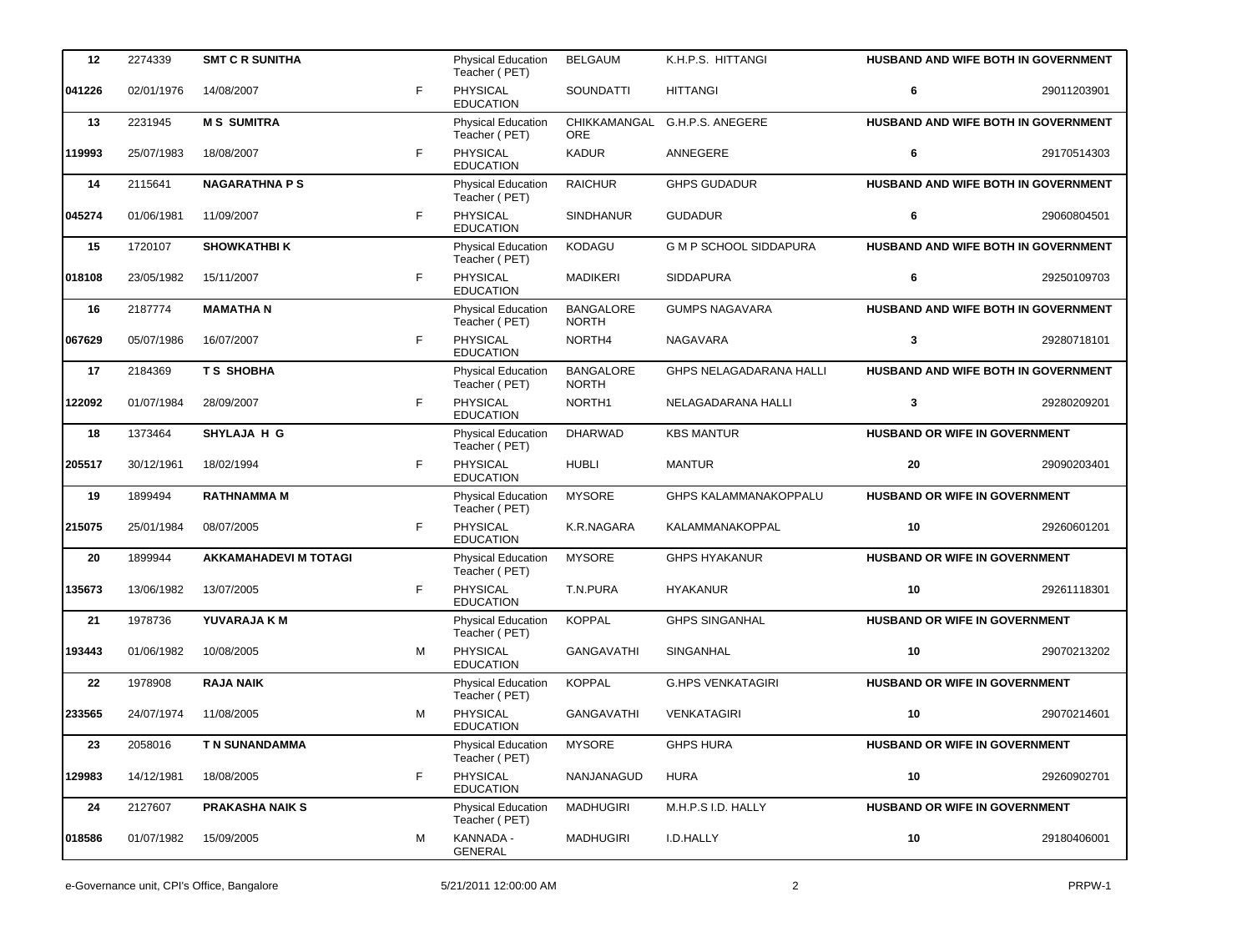| 25     | 1899010    | <b>MURTHY H</b>                 |    | <b>Physical Education</b><br>Teacher (PET) | <b>MYSORE</b>                | <b>GHPS BEREGERE HUNDI</b> | HUSBAND OR WIFE IN GOVERNMENT        |             |
|--------|------------|---------------------------------|----|--------------------------------------------|------------------------------|----------------------------|--------------------------------------|-------------|
| 011522 | 23/07/1976 | 10/08/2005                      | M  | PHYSICAL<br><b>EDUCATION</b>               | T.N.PURA                     | <b>BEREGERE HUNDI</b>      | 7.5                                  | 29261111101 |
| 26     | 2302402    | <b>SHILPAH</b>                  |    | <b>Physical Education</b><br>Teacher (PET) | <b>BELLARY</b>               | GHPS KALKAMBA (W)          | HUSBAND OR WIFE IN GOVERNMENT        |             |
| 232053 | 15/01/1985 | 12/07/2007                      | F  | PHYSICAL<br><b>EDUCATION</b>               | <b>BELLARY WEST</b>          | KALKAMBA                   | 6                                    | 29120104501 |
| 27     | 2115648    | <b>SAKAMMA C M</b>              |    | Physical Education<br>Teacher (PET)        | <b>RAICHUR</b>               | <b>GHPS SINGAPUR</b>       | HUSBAND OR WIFE IN GOVERNMENT        |             |
| 060920 | 01/06/1983 | 21/08/2007                      | F  | <b>PHYSICAL</b><br><b>EDUCATION</b>        | <b>SINDHANUR</b>             | <b>SINGAPUR</b>            | 6                                    | 29060811301 |
| 28     | 2231876    | <b>SABAHATH NAZNEEN</b>         |    | <b>Physical Education</b><br>Teacher (PET) | CHIKKAMANGAL<br><b>ORE</b>   | <b>GMHPS BELAVADI</b>      | <b>HUSBAND OR WIFE IN GOVERNMENT</b> |             |
| 046254 | 01/01/1983 | 01/09/2007                      | F. | <b>PHYSICAL</b><br><b>EDUCATION</b>        | <b>CHIKMAGALUR</b>           | <b>BELAWADI</b>            | 6                                    | 29170614101 |
| 29     | 2119070    | <b>SUMITHRAN</b>                |    | Physical Education<br>Teacher (PET)        | <b>RAICHUR</b>               | GOVT HIGH SCHOOL BAGALWADA | <b>HUSBAND OR WIFE IN GOVERNMENT</b> |             |
| 061157 | 01/07/1979 | 05/09/2007                      | F  | PHYSICAL<br><b>EDUCATION</b>               | <b>MANVI</b>                 | BAGALAWADA                 | 6                                    | 29060601006 |
| 30     | 1899513    | <b>ANJALI DEVI H B</b>          |    | Physical Education<br>Teacher (PET)        | <b>MYSORE</b>                | <b>GHPS SATHIGRAMA</b>     | HUSBAND OR WIFE IN GOVERNMENT        |             |
| 040606 | 12/06/1976 | 02/08/2005                      | F. | PHYSICAL<br><b>EDUCATION</b>               | K.R.NAGARA                   | <b>SATHIGRAMA</b>          | 5                                    | 29260604701 |
| 31     | 2187805    | <b>NAGARAJA K H</b>             |    | <b>Physical Education</b><br>Teacher (PET) | <b>BANGALORE</b><br>SOUTH    | <b>GKMPS GOURIPALYA</b>    | HUSBAND OR WIFE IN GOVERNMENT        |             |
| 023234 | 09/06/1984 | 09/08/2007                      | M  | <b>PHYSICAL</b><br><b>EDUCATION</b>        | SOUTH <sub>2</sub>           | J J R NAGARA W NO 44       | 3                                    | 29200801931 |
| 32     | 1881930    | <b>BHAGYAMMA</b>                |    | <b>Physical Education</b><br>Teacher (PET) | MANDYA                       | GHPS NAGARAKERE            | <b>OTHER CASES WOMEN</b>             |             |
| 067833 | 02/10/1975 | 25/08/1997                      | F. | PHYSICAL<br><b>EDUCATION</b>               | <b>MADDUR</b>                | NAGARAKERE                 | 24                                   | 29220212101 |
| 33     | 1433847    | <b>YASHODA</b>                  |    | Physical Education<br>Teacher (PET)        | RAMANAGARA                   | <b>G HPS THUNGANI</b>      | <b>OTHER CASES WOMEN</b>             |             |
| 101131 | 18/07/1973 | 11/08/1998                      | F. | PHYSICAL<br><b>EDUCATION</b>               | KANAKAPURA                   | <b>TUNGANI</b>             | 24                                   | 29210808801 |
| 34     | 1438340    | <b>NAGALAKSHMIV</b>             |    | <b>Physical Education</b><br>Teacher (PET) | <b>BELLARY</b>               | <b>GMHPS MALVI</b>         | <b>OTHER CASES WOMEN</b>             |             |
| 059500 | 24/01/1978 | 20/08/1998                      | F  | PHYSICAL<br><b>EDUCATION</b>               | HAGARIBOMMAN MALVI<br>AHALLI |                            | 24                                   | 29120303901 |
| 35     | 1849204    | <b>AG ELIZABETH</b>             |    | Physical Education<br>Teacher (PET)        | RAMANAGARA                   | G NHPBS-2                  | <b>OTHER CASES WOMEN</b>             |             |
| 041790 | 02/03/1963 | 21/11/1998                      | F  | PHYSICAL<br><b>EDUCATION</b>               | KANAKAPURA                   | WARD-14                    | 19                                   | 29210822301 |
| 36     | 1732790    | <b>H NAGAMANI</b>               |    | Physical Education<br>Teacher (PET)        | <b>BANGALORE</b><br>SOUTH    | <b>GMPS PUTTENHALLI</b>    | <b>OTHER CASES WOMEN</b>             |             |
| 139497 | 09/07/1978 | 10/11/1999                      | F  | PHYSICAL<br><b>EDUCATION</b>               | SOUTH3                       | PUTTENHALLI                | 11                                   | 29200908205 |
| 37     | 735183     | ABDUL SHUKOOR ABDUL SAMAD GHANI |    | Physical Education<br>Teacher (PET)        | <b>SIRSI</b>                 | HPS SUGAVI                 | <b>OTHER CASES MEN</b>               |             |
| 124808 | 24/09/1954 | 02/01/1984                      | м  | PHYSICAL<br><b>EDUCATION</b>               | <b>SIRSI</b>                 | SUGAVI                     | 50                                   | 29100319001 |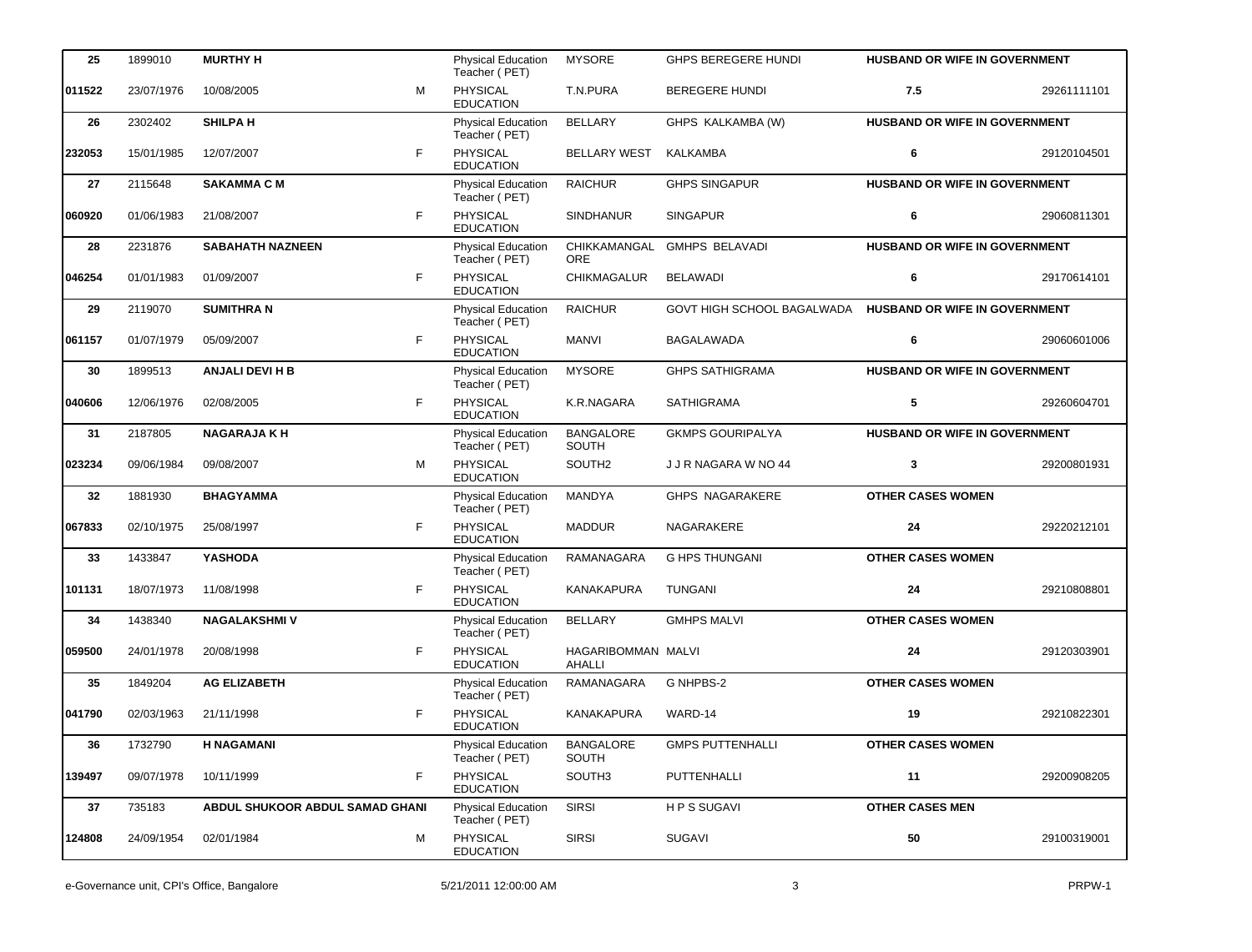| 38     | 725989     | <b>HANUMANTHAPPA C</b>            |   | <b>Physical Education</b><br>Teacher (PET) | <b>ORE</b>                     | CHIKKAMANGAL G.H.P.S. KUPPALU | <b>OTHER CASES MEN</b> |             |
|--------|------------|-----------------------------------|---|--------------------------------------------|--------------------------------|-------------------------------|------------------------|-------------|
| 230261 | 23/07/1957 | 09/09/1985                        | M | PHYSICAL<br><b>EDUCATION</b>               | <b>KADUR</b>                   | <b>KUPPALU</b>                | 48                     | 29170520107 |
| 39     | 1077980    | <b>RAMACHANDRAPPA H M</b>         |   | <b>Physical Education</b><br>Teacher (PET) | CHIKKAMANGAL<br>ORE            | <b>GUHPS. AJJAMPURA</b>       | <b>OTHER CASES MEN</b> |             |
| 176190 | 07/06/1961 | 15/02/1986                        | M | PHYSICAL<br><b>EDUCATION</b>               | <b>TARIKERE</b>                | <b>AJJAMPURA</b>              | 44                     | 29170419205 |
| 40     | 1161689    | <b>PRAKASHA</b>                   |   | <b>Physical Education</b><br>Teacher (PET) | <b>CHITRADURGA</b>             | <b>GHPS ADIVALA FARM</b>      | <b>OTHER CASES MEN</b> |             |
| 054052 | 10/02/1959 | 20/03/1990                        | M | <b>PHYSICAL</b><br><b>EDUCATION</b>        | <b>HIRIYUR</b>                 | <b>ADIVALA</b>                | 34                     | 29130313105 |
| 41     | 749278     | <b>MURTHAPPA</b>                  |   | <b>Physical Education</b><br>Teacher (PET) | <b>SHIMOGA</b>                 | CRC.BARANDUR                  | <b>OTHER CASES MEN</b> |             |
| 034386 | 01/12/1959 | 03/06/1985                        | м | PHYSICAL<br><b>EDUCATION</b>               | <b>BHADRAVATI</b>              | CRC, BARANDUR                 | 30                     | 42915010007 |
| 42     | 1306315    | <b>GOVINDARAJU R</b>              |   | <b>Physical Education</b><br>Teacher (PET) | <b>TUMKUR</b>                  | <b>GHPS KAATRIKE HAAL</b>     | <b>OTHER CASES MEN</b> |             |
| 135052 | 01/06/1967 | 30/09/1994                        | м | PHYSICAL<br><b>EDUCATION</b>               | CHIKKANAYAKA<br><b>NAHALLI</b> | <b>KAATRIKE HAAL</b>          | 30                     | 29180111101 |
| 43     | 1320073    | <b>MUNIYANAIK PD</b>              |   | <b>Physical Education</b><br>Teacher (PET) | RAMANAGARA                     | <b>G MPS ALAHALLI</b>         | <b>OTHER CASES MEN</b> |             |
| 154831 | 02/07/1965 | 31/10/1994                        | м | PHYSICAL<br><b>EDUCATION</b>               | <b>KANAKAPURA</b>              | DODDA ALAHALLI                | 30                     | 29210815901 |
| 44     | 1540178    | <b>VEERANIJAGUNARYA SWAMY S R</b> |   | <b>Physical Education</b><br>Teacher (PET) | RAMANAGARA                     | <b>G HPS BHOOHALLI</b>        | <b>OTHER CASES MEN</b> |             |
| 116677 | 22/04/1966 | 27/10/1997                        | M | PHYSICAL<br><b>EDUCATION</b>               | <b>CHANNAPATNA</b>             | <b>BHOOHALLI</b>              | 26                     | 29210712701 |
| 45     | 1464262    | <b>KEMPANNA N</b>                 |   | Physical Education<br>Teacher (PET)        | <b>MADHUGIRI</b>               | <b>GUPS - B D PURA</b>        | <b>OTHER CASES MEN</b> |             |
| 047710 | 01/06/1959 | 31/08/1998                        | м | PHYSICAL<br><b>EDUCATION</b>               | KORATAGERE                     | <b>BOMMLADEVIPURA</b>         | 24                     | 29180303201 |
| 46     | 1464392    | <b>GUNDURAO CK</b>                |   | <b>Physical Education</b><br>Teacher (PET) | <b>MADHUGIRI</b>               | <b>GUPS - SOMAPURA</b>        | <b>OTHER CASES MEN</b> |             |
| 044022 | 24/03/1969 | 31/08/1998                        | м | PHYSICAL<br><b>EDUCATION</b>               | KORATAGERE                     | <b>SOMPURA</b>                | 24                     | 29180303001 |
| 47     | 1664206    | <b>NINGAPPA R</b>                 |   | <b>Physical Education</b><br>Teacher (PET) | CHIKKAMANGAL<br>ORE            | GHPS, VAKKALAGERE             | <b>OTHER CASES MEN</b> |             |
| 141625 | 10/11/1975 | 12/09/1998                        | м | PHYSICAL<br><b>EDUCATION</b>               | <b>KADUR</b>                   | VAKKALAGERE                   | 24                     | 29170509301 |
| 48     | 1401562    | P H SHAFIULLA                     |   | <b>Physical Education</b><br>Teacher (PET) | RA                             | CHIKKABALLAPU GHPS OOLAVADI   | <b>OTHER CASES MEN</b> |             |
| 065504 | 01/06/1961 | 20/02/1996                        | м | PHYSICAL<br><b>EDUCATION</b>               | CHINTAMANI                     | <b>OOLAVADI</b>               | 22.5                   | 29290429301 |
| 49     | 1405161    | <b>ESWARACHARY</b>                |   | Physical Education<br>Teacher (PET)        | <b>KOLAR</b>                   | <b>GHPS MANJIL</b>            | <b>OTHER CASES MEN</b> |             |
| 178092 | 25/10/1964 | 25/01/1997                        | м | <b>PHYSICAL</b><br><b>EDUCATION</b>        | <b>KOLAR</b>                   | <b>MANJIL</b>                 | 22                     | 29190722701 |
| 50     | 1783755    | <b>VITTHAL JEERGALI</b>           |   | <b>Physical Education</b><br>Teacher (PET) | <b>KOPPAL</b>                  | <b>GHPS ULENUR</b>            | <b>OTHER CASES MEN</b> |             |
| 115412 | 01/07/1974 | 31/12/1999                        | М | PHYSICAL<br><b>EDUCATION</b>               | <b>GANGAVATHI</b>              | <b>ULENOOR</b>                | 22                     | 29070214401 |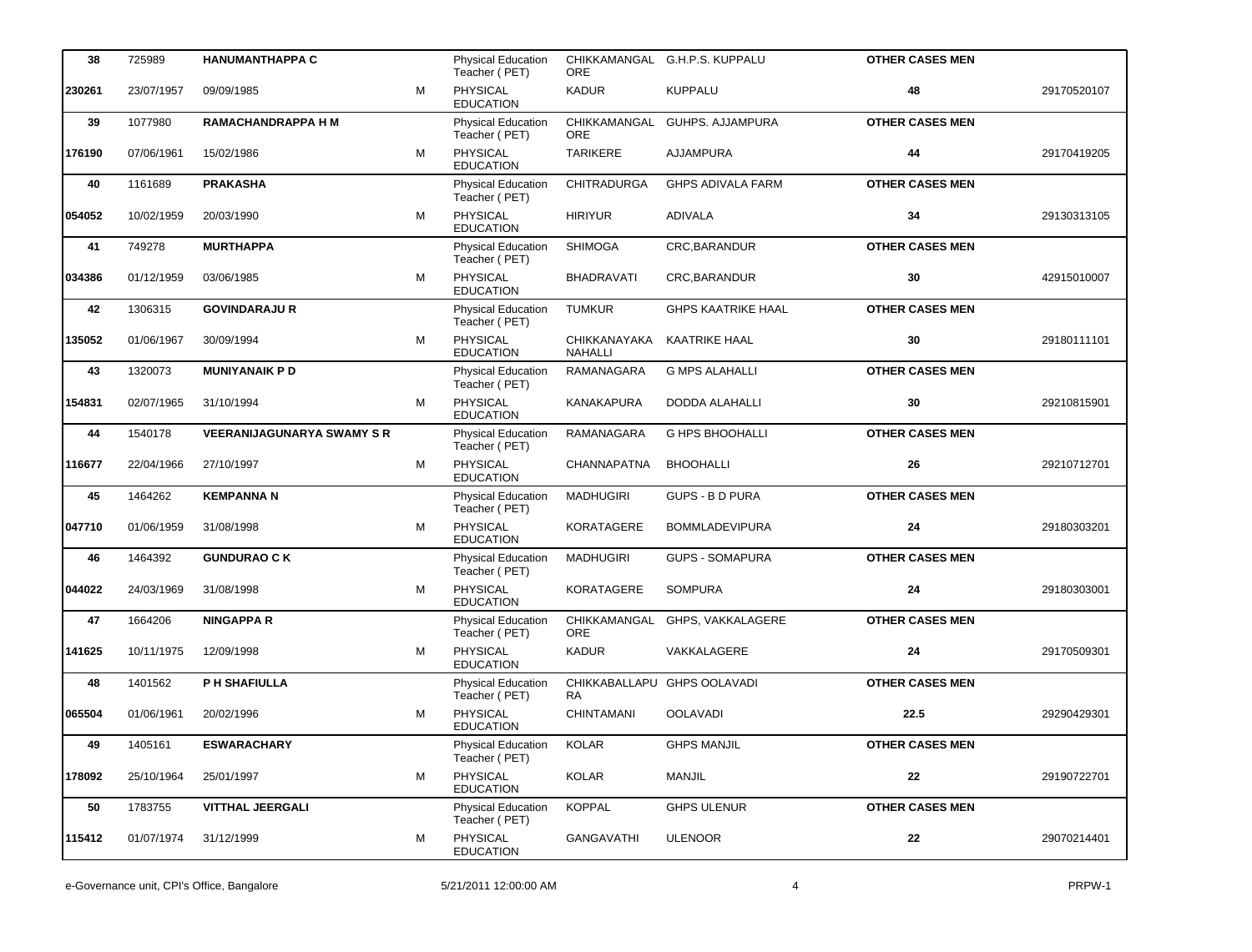| 51     | 1403788    | <b>VEERABHADRA SHASTHRI B R</b> |   | <b>Physical Education</b><br>Teacher (PET) | CHIKKABALLAPU GMHPS NANDI<br><b>RA</b> |                               | <b>OTHER CASES MEN</b> |             |
|--------|------------|---------------------------------|---|--------------------------------------------|----------------------------------------|-------------------------------|------------------------|-------------|
| 245622 | 08/02/1965 | 14/03/1996                      | M | <b>PHYSICAL</b><br><b>EDUCATION</b>        | CHIKKABALLAPU NANDI<br>R               |                               | 21.5                   | 29290318301 |
| 52     | 1428970    | <b>SIDDALINGAIAH</b>            |   | Physical Education<br>Teacher (PET)        | <b>BANGALORE</b><br><b>RURAL</b>       | G HPS V.V. EXTN.              | <b>OTHER CASES MEN</b> |             |
| 022551 | 01/06/1965 | 03/07/1997                      | M | <b>PHYSICAL</b><br><b>EDUCATION</b>        | <b>HOSAKOTE</b>                        | <b>HOSAKOTE TOWN</b>          | 21                     | 29210422014 |
| 53     | 1865641    | <b>KRISHNAMURTHY M</b>          |   | <b>Physical Education</b><br>Teacher (PET) | <b>KOLAR</b>                           | <b>GHPS MARASANAPALLI</b>     | <b>OTHER CASES MEN</b> |             |
| 068421 | 20/04/1964 | 02/12/1999                      | M | <b>PHYSICAL</b><br><b>EDUCATION</b>        | SRINIVASAPUR                           | <b>MARASANAPALLI</b>          | 20                     | 29191220701 |
| 54     | 1429263    | <b>M LOKESHA</b>                |   | <b>Physical Education</b><br>Teacher (PET) | <b>BANGALORE</b><br><b>RURAL</b>       | <b>G HPS KORACHARAPALYA</b>   | <b>OTHER CASES MEN</b> |             |
| 229974 | 01/07/1964 | 04/09/1997                      | M | <b>PHYSICAL</b><br><b>EDUCATION</b>        | <b>DEVANAHALLI</b>                     | <b>DEVANAHALLI TOWN</b>       | 18                     | 29210316913 |
| 55     | 1362463    | <b>SRINIVAS G</b>               |   | <b>Physical Education</b><br>Teacher (PET) | <b>BANGALORE</b><br>SOUTH              | <b>GMPS IMMADI HALLI</b>      | <b>OTHER CASES MEN</b> |             |
| 177020 | 01/06/1964 | 26/07/1994                      | M | PHYSICAL<br><b>EDUCATION</b>               | SOUTH4                                 | <b>IMMADI HALLI</b>           | 16                     | 29200312401 |
| 56     | 1305966    | <b>H NAGARAJA</b>               |   | <b>Physical Education</b><br>Teacher (PET) | <b>BANGALORE</b><br>SOUTH              | <b>GHPS JAMBUSAVARI DINNE</b> | <b>OTHER CASES MEN</b> |             |
| 233765 | 10/03/1961 | 20/07/1994                      | M | <b>PHYSICAL</b><br><b>EDUCATION</b>        | SOUTH3                                 | <b>JAMBUSAVARI DINNE</b>      | 15                     | 29200905701 |
| 57     | 1540362    | <b>B S SANAULLA SHARIFF</b>     |   | <b>Physical Education</b><br>Teacher (PET) | <b>BANGALORE</b><br><b>RURAL</b>       | <b>G UHPS HOSAKOTE</b>        | <b>OTHER CASES MEN</b> |             |
| 022233 | 10/05/1967 | 16/09/1998                      | M | <b>PHYSICAL</b><br><b>EDUCATION</b>        | <b>HOSAKOTE</b>                        | <b>HOSAKOTE TOWN</b>          | 12                     | 29210422017 |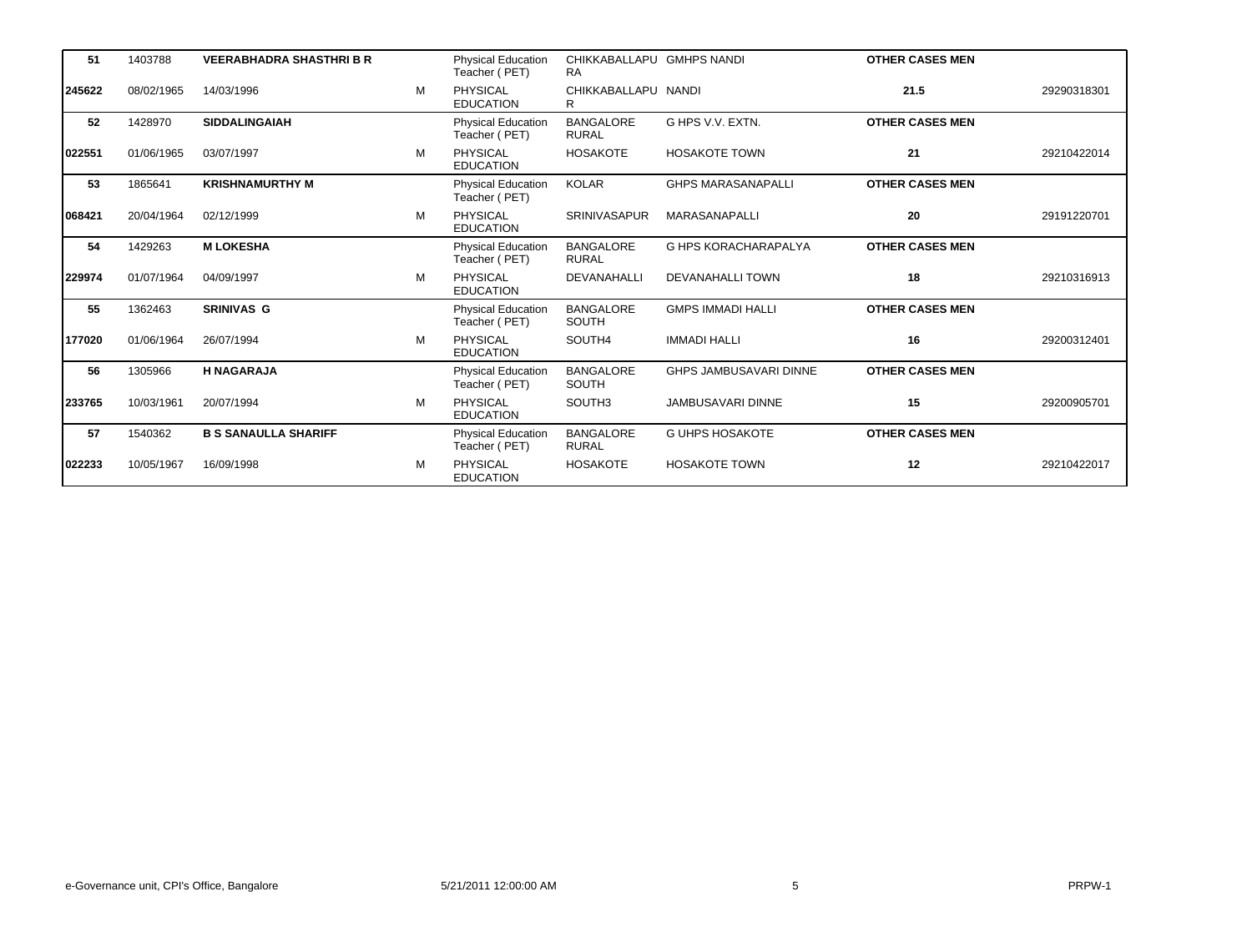# **PROVISIONAL LIST OF TEACHERS FOR REQUEST TRANSFER -2011 ( PRIMARY - OUT OF UNIT ) : PET**

## **TRANSFER AUTHORITY : DPI MYSORE**

| PRI.NO. KGID NO    |            | <b>APPLICANT NAME</b>      |            | <b>DESIG NAME</b>                          | <b>DIST NAME</b>                  | <b>SCHOOL NAME</b>           | <b>GROUNDS FOR PRIORITY</b>         |                |
|--------------------|------------|----------------------------|------------|--------------------------------------------|-----------------------------------|------------------------------|-------------------------------------|----------------|
| <b>APPL NO DOB</b> |            | DATE OF ENTRY INTO SERVICE | <b>SEX</b> | <b>SUBJECT NAME</b>                        | <b>TALUK NAME</b>                 | <b>VILLAGE NAME</b>          | <b>Total Weightage</b>              | <b>SCH COD</b> |
| $\mathbf{1}$       | 1882633    | <b>RAVEENDRA MK</b>        |            | <b>Physical Education</b><br>Teacher (PET) | MANDYA                            | <b>GHPS KUNDOOR</b>          | <b>TERMINALLY ILL CASES</b>         |                |
| 200370             | 26/06/1975 | 01/09/2001                 | M          | PHYSICAL<br><b>EDUCATION</b>               | MALAVALLY                         | <b>KUNDOORU</b>              | 18                                  | 29220310101    |
| $\overline{2}$     | 1972510    | <b>RENUKAL</b>             |            | <b>Physical Education</b><br>Teacher (PET) | <b>HASSAN</b>                     | <b>GHPS ACHANGI SKP</b>      | <b>WIDOWS</b>                       |                |
| 162584             | 05/06/1974 | 21/12/2001                 | F          | PHYSICAL<br><b>EDUCATION</b>               | A                                 | SAKALESHAPUR SAKALESHPURA    | 13.5                                | 29230806903    |
| $\mathbf{3}$       | 2096809    | <b>MAHESHWARI V</b>        |            | <b>Physical Education</b><br>Teacher (PET) | MANDYA                            | <b>GHPS THALAGAVADI</b>      | <b>DEFENCE CASES</b>                |                |
| 068436             | 15/10/1985 | 30/08/2007                 | F          | PHYSICAL<br><b>EDUCATION</b>               | MALAVALLY                         | THALAGAVADI                  | 6                                   | 29220315301    |
| 4                  | 2303239    | <b>MANJULA</b>             |            | Physical Education<br>Teacher (PET)        | <b>BELLARY</b>                    | GHPS K. VEERAPURA            | <b>DEFENCE CASES</b>                |                |
| 006770             | 01/03/1983 | 18/09/2007                 | F          | PHYSICAL<br><b>EDUCATION</b>               | <b>BELLARY EAST</b>               | K.VEERAPURA                  | 6                                   | 29120905501    |
| 5                  | 337094     | PRASANNA KUMAR H A         |            | Physical Education<br>Teacher (PET)        | <b>HASSAN</b>                     | <b>GHPS HOSAKOTE .K</b>      | HUSBAND AND WIFE BOTH IN GOVERNMENT |                |
| 232347             | 19/03/1963 | 29/07/1994                 | М          | PHYSICAL<br><b>EDUCATION</b>               | <b>ALUR</b>                       | HOSAKOTE .K                  | 32                                  | 29230102401    |
| 6                  | 1294329    | <b>K NARENDRA KAMATH</b>   |            | <b>Physical Education</b><br>Teacher (PET) | <b>DAKSHINA</b><br><b>KANNADA</b> | <b>GUPS, MANTRADY</b>        | HUSBAND AND WIFE BOTH IN GOVERNMENT |                |
| 239926             | 14/02/1966 | 12/08/1994                 | М          | <b>PHYSICAL</b><br><b>EDUCATION</b>        | <b>MOODABIDRE</b>                 | <b>MANTRADY</b>              | 30                                  | 29240700901    |
| $\overline{7}$     | 1547983    | <b>RESHMA SULTAAN</b>      |            | <b>Physical Education</b><br>Teacher (PET) | <b>MYSORE</b>                     | <b>GHPS THURAGANUR</b>       | HUSBAND AND WIFE BOTH IN GOVERNMENT |                |
| 097227             | 21/07/1977 | 21/08/1998                 | F          | <b>PHYSICAL</b><br><b>EDUCATION</b>        | T.N.PURA                          | THURAGANUR                   | 24                                  | 29261119001    |
| 8                  | 1444228    | <b>VASANTHA S T</b>        |            | Physical Education<br>Teacher (PET)        | <b>HASSAN</b>                     | <b>GHPS ANEKANNAMBADY</b>    | HUSBAND AND WIFE BOTH IN GOVERNMENT |                |
| 120001             | 22/07/1964 | 24/08/1998                 | М          | <b>PHYSICAL</b><br><b>EDUCATION</b>        | HOLENARASIPU<br><b>RA</b>         | ANEKANNAMBODY                | 24                                  | 29230621202    |
| 9                  | 1939225    | <b>SURESH M</b>            |            | <b>Physical Education</b><br>Teacher (PET) | <b>DAKSHINA</b><br><b>KANNADA</b> | GUPS, BELUVAI MAIN           | HUSBAND AND WIFE BOTH IN GOVERNMENT |                |
| 153776             | 08/05/1972 | 01/12/2003                 | м          | PHYSICAL<br><b>EDUCATION</b>               | <b>MOODABIDRE</b>                 | <b>BELUVAI</b>               | 10.5                                | 29240700204    |
| 10                 | 2008178    | <b>VIDYA B KILLI</b>       |            | <b>Physical Education</b><br>Teacher (PET) | <b>GULBARGA</b>                   | <b>GOVT HPS SARADAGI [B]</b> | HUSBAND AND WIFE BOTH IN GOVERNMENT |                |
| 221323             | 25/06/1983 | 14/09/2005                 | F          | PHYSICAL<br><b>EDUCATION</b>               | <b>GULBARGA</b><br>SOUTH          | SARADAGI [B]                 | 10                                  | 29040512001    |
| 11                 | 1874587    | <b>SUMARANI P G</b>        |            | <b>Physical Education</b><br>Teacher (PET) | CHIKKAMANGAL<br><b>ORE</b>        | <b>GHPS KELAGURU</b>         | HUSBAND AND WIFE BOTH IN GOVERNMENT |                |
| 171973             | 21/07/1976 | 26/09/2005                 | F          | <b>PHYSICAL</b><br><b>EDUCATION</b>        | CHIKMAGALUR                       | <b>KELAGOOR</b>              | 10                                  | 29170619502    |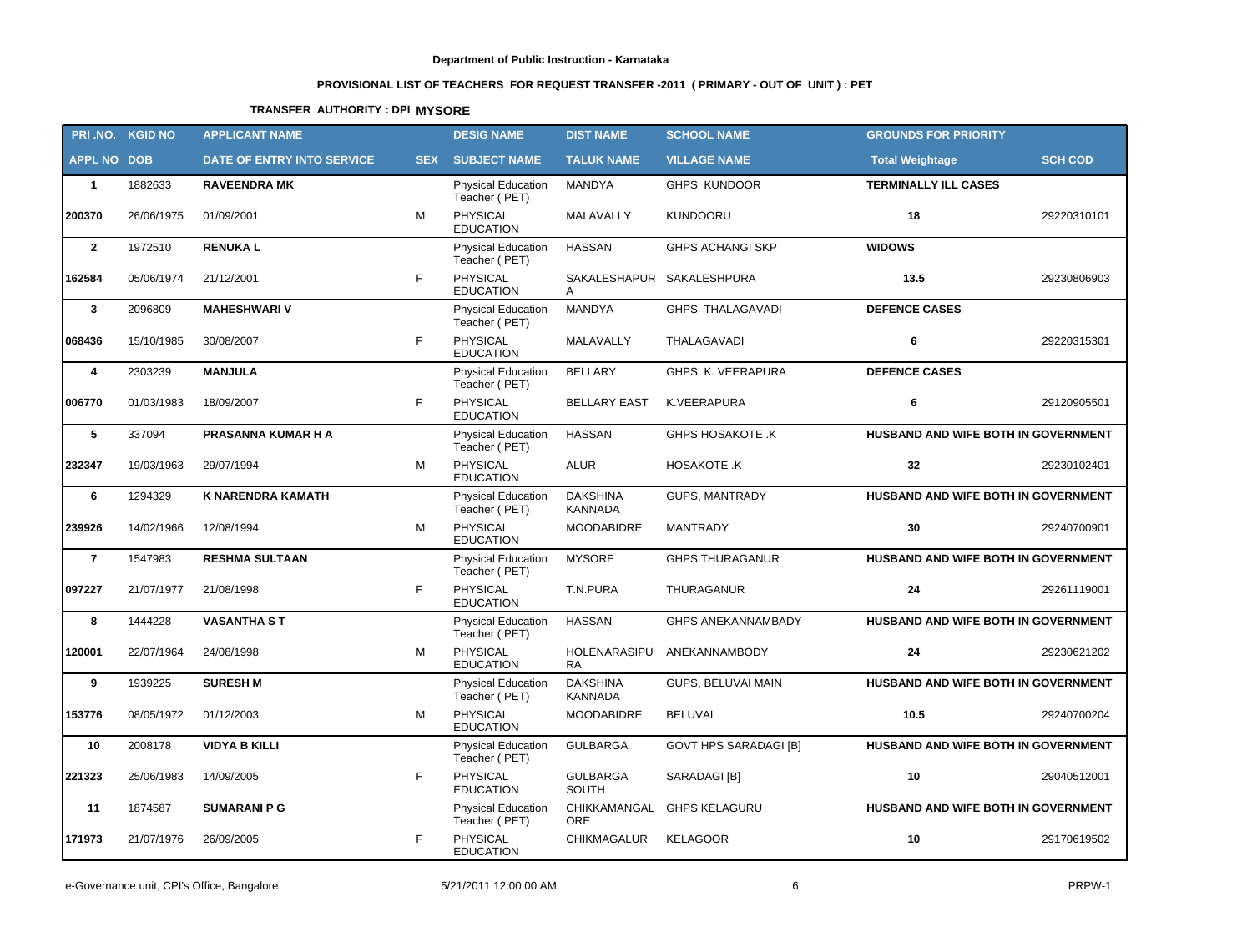| 12     | 2231006    | <b>SHIVAKUMAR N S</b>      |   | <b>Physical Education</b><br>Teacher (PET) | <b>ORE</b>                        | CHIKKAMANGAL GMHPS, SINGATAGERE    | HUSBAND AND WIFE BOTH IN GOVERNMENT  |             |
|--------|------------|----------------------------|---|--------------------------------------------|-----------------------------------|------------------------------------|--------------------------------------|-------------|
| 225940 | 15/05/1963 | 23/04/2007                 | M | <b>PHYSICAL</b><br><b>EDUCATION</b>        | <b>KADUR</b>                      | SINGATAGERE                        | 8                                    | 29170522403 |
| 13     | 2231213    | <b>SOORYANAIK</b>          |   | Physical Education<br>Teacher (PET)        | CHIKKAMANGAL<br><b>ORE</b>        | <b>GHPS ADDAGADDE</b>              | HUSBAND AND WIFE BOTH IN GOVERNMENT  |             |
| 088249 | 05/03/1973 | 31/08/2007                 | М | PHYSICAL<br><b>EDUCATION</b>               | <b>SRINGERI</b>                   | ADDAGADDE                          | 6                                    | 29170103102 |
| 14     | 2390861    | ANITA PUNDALEEKAPPA GADADE |   | <b>Physical Education</b><br>Teacher (PET) | <b>MYSORE</b>                     | <b>GHPS ALANAHALLI</b>             | HUSBAND AND WIFE BOTH IN GOVERNMENT  |             |
| 005667 | 01/07/1985 | 12/09/2007                 | F | <b>PHYSICAL</b><br><b>EDUCATION</b>        | PERIYA PATNA                      | ALANAHALLI                         | 6                                    | 29261006401 |
| 15     | 1296009    | <b>RAGHAVENDRA KUMAR B</b> |   | <b>Physical Education</b><br>Teacher (PET) | <b>DAKSHINA</b><br><b>KANNADA</b> | <b>GUPS, MACHINA</b>               | HUSBAND OR WIFE IN GOVERNMENT        |             |
| 242577 | 28/02/1966 | 28/07/1994                 | М | PHYSICAL<br><b>EDUCATION</b>               | BELTHANGADY                       | <b>MACHINA</b>                     | 28                                   | 29240203901 |
| 16     | 1637246    | <b>BINDU MANOHARI M</b>    |   | Physical Education<br>Teacher (PET)        | <b>MYSORE</b>                     | <b>GHPS HADYA</b>                  | HUSBAND OR WIFE IN GOVERNMENT        |             |
| 064526 | 29/07/1971 | 25/02/1997                 | F | PHYSICAL<br><b>EDUCATION</b>               | K.R.NAGARA                        | <b>HADYA</b>                       | 28                                   | 29260606201 |
| 17     | 1939230    | <b>VIJAYA KUMAR</b>        |   | <b>Physical Education</b><br>Teacher (PET) | <b>DAKSHINA</b><br><b>KANNADA</b> | GUPS, KASHIPATNA                   | HUSBAND OR WIFE IN GOVERNMENT        |             |
| 112746 | 25/02/1964 | 04/12/2003                 | M | KANNADA -<br><b>GENERAL</b>                | <b>BELTHANGADY</b>                | <b>KASHIPATNA</b>                  | 14                                   | 29240202802 |
| 18     | 1967017    | <b>HEMAVATHIK</b>          |   | <b>Physical Education</b><br>Teacher (PET) | <b>GULBARGA</b>                   | GOVT HPS BHUPAL TEGUNUR            | <b>HUSBAND OR WIFE IN GOVERNMENT</b> |             |
| 086471 | 20/10/1978 | 11/08/2005                 | F | PHYSICAL<br><b>EDUCATION</b>               | <b>GULBARGA</b><br><b>NORTH</b>   | <b>BHUPAL TEGANUR</b>              | 10                                   | 29041101201 |
| 19     | 1899227    | <b>NEELAMMA</b>            |   | Physical Education<br>Teacher (PET)        | <b>MYSORE</b>                     | <b>GHPS NANDI PURA</b>             | <b>HUSBAND OR WIFE IN GOVERNMENT</b> |             |
| 106937 | 01/06/1981 | 01/09/2005                 | F | PHYSICAL<br><b>EDUCATION</b>               | PERIYA PATNA                      | <b>NANDI PURA</b>                  | 10                                   | 29261015501 |
| 20     | 2172234    | <b>RAJAMMAP</b>            |   | Physical Education<br>Teacher (PET)        | <b>KOPPAL</b>                     | <b>GHPS HALASAMUDRA</b>            | HUSBAND OR WIFE IN GOVERNMENT        |             |
| 021762 | 01/08/1980 | 30/09/2005                 | F | PHYSICAL<br><b>EDUCATION</b>               | <b>GANGAVATHI</b>                 | HALASAMUDRA                        | 10                                   | 29070205201 |
| 21     | 1907582    | <b>D JESSY GEETHA MANI</b> |   | <b>Physical Education</b><br>Teacher (PET) | <b>BELLARY</b>                    | <b>GHPS</b><br>VINAKAYAKA NAGAR (W | HUSBAND OR WIFE IN GOVERNMENT        |             |
| 173694 | 29/05/1966 | 14/11/2003                 | F | PHYSICAL<br><b>EDUCATION</b>               | <b>BELLARY WEST</b>               | WARD 30                            | $\overline{7}$                       | 29120114217 |
| 22     | 2242672    | <b>SHERLY E</b>            |   | Physical Education<br>Teacher (PET)        | CHAMARAJANAG GHPS ALURU<br>AR     |                                    | <b>HUSBAND OR WIFE IN GOVERNMENT</b> |             |
| 245317 | 15/08/1984 | 11/07/2007                 | F | <b>PHYSICAL</b><br><b>EDUCATION</b>        | CHAMARAJA<br><b>NAGAR</b>         | ALURU                              | 6                                    | 29270112201 |
| 23     | 2292962    | <b>PADMASHREE KUMARI</b>   |   | Physical Education<br>Teacher (PET)        | <b>DAKSHINA</b><br><b>KANNADA</b> | GUPS, ANDINJE                      | <b>HUSBAND OR WIFE IN GOVERNMENT</b> |             |
| 028273 | 27/04/1986 | 16/07/2007                 | F | PHYSICAL<br><b>EDUCATION</b>               | BELTHANGADY                       | ANDINJE                            | 6                                    | 29240200101 |
| 24     | 2292414    | <b>VEERENDRA JOGI</b>      |   | <b>Physical Education</b><br>Teacher (PET) | <b>DAKSHINA</b><br><b>KANNADA</b> | GUPS, GANDIBAGILU                  | HUSBAND OR WIFE IN GOVERNMENT        |             |
| 146602 | 01/03/1981 | 01/09/2007                 | М | PHYSICAL<br><b>EDUCATION</b>               | <b>PUTTUR</b>                     | KOILA                              | 6                                    | 29240403602 |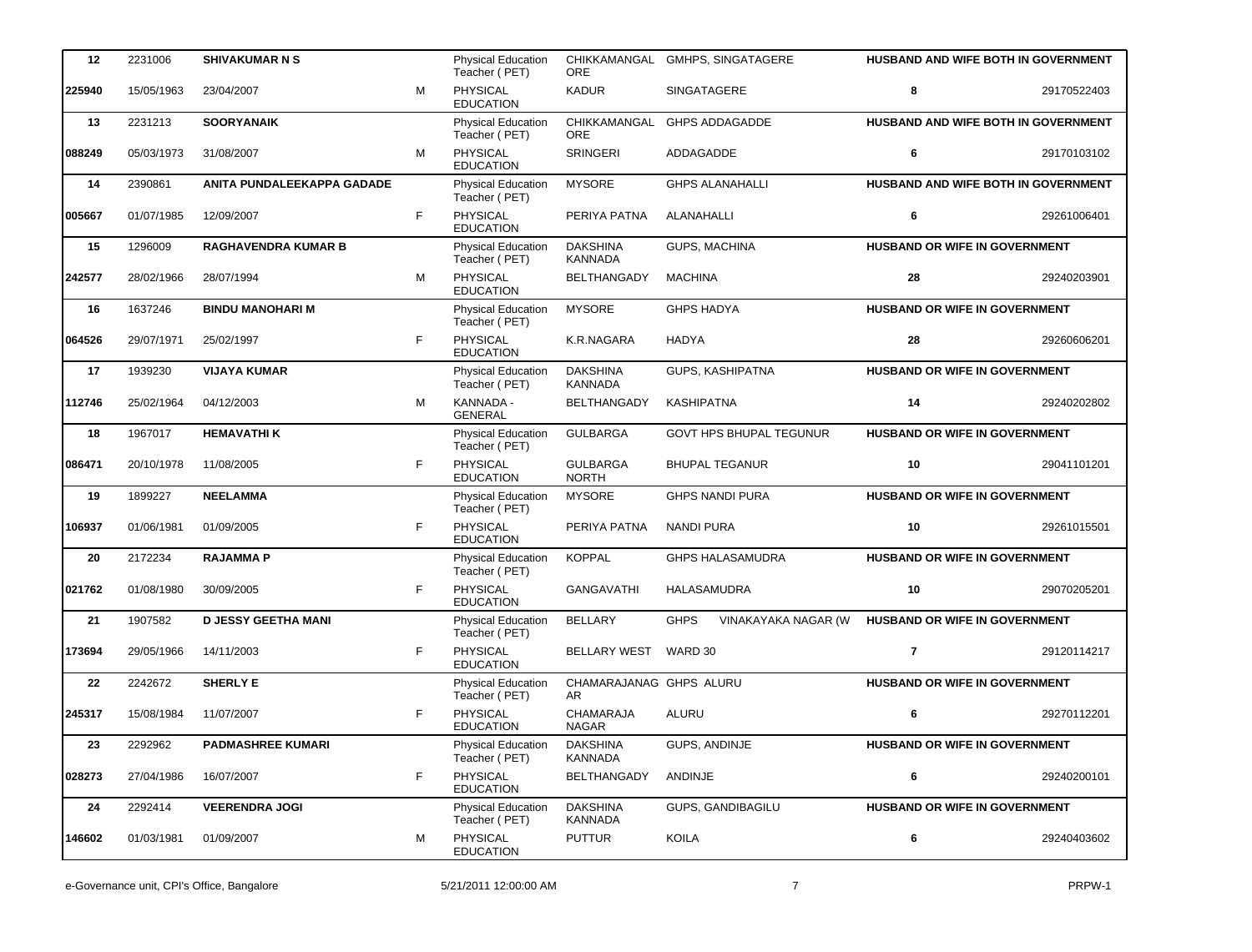| 25     | 2313932    | <b>VIDYAVATHI</b>         |    | Physical Education<br>Teacher (PET)        | <b>DHARWAD</b>                    | <b>HPS UGGINAKERI</b>           | <b>HUSBAND OR WIFE IN GOVERNMENT</b> |             |
|--------|------------|---------------------------|----|--------------------------------------------|-----------------------------------|---------------------------------|--------------------------------------|-------------|
| 114570 | 17/01/1981 | 24/09/2007                | F  | <b>PHYSICAL</b><br><b>EDUCATION</b>        | KALGHATAGI                        | <b>UGGINAKERI</b>               | 6                                    | 29090308501 |
| 26     | 900881068  | <b>HEMA LATHA H D</b>     |    | <b>Physical Education</b><br>Teacher (PET) | <b>KODAGU</b>                     | <b>GM P S AMMATTI ONTIYANGA</b> | HUSBAND OR WIFE IN GOVERNMENT        |             |
| 021109 | 12/04/1981 | 05/10/2007                | F  | <b>PHYSICAL</b><br><b>EDUCATION</b>        | <b>VIRAJPET</b>                   | <b>KANNANGALA</b>               | 6                                    | 29250309602 |
| 27     | 2117019    | <b>LATHA C B</b>          |    | <b>Physical Education</b><br>Teacher (PET) | <b>RAICHUR</b>                    | <b>GHPS WALABALLARY</b>         | HUSBAND OR WIFE IN GOVERNMENT        |             |
| 065444 | 18/07/1983 | 12/10/2007                | F  | PHYSICAL<br><b>EDUCATION</b>               | <b>SINDHANUR</b>                  | WALABALLARY                     | 6                                    | 29060812801 |
| 28     | 2070710    | <b>SHEKHARD</b>           |    | Physical Education<br>Teacher (PET)        | <b>DAKSHINA</b><br><b>KANNADA</b> | GMUPS, MOODABIDRI MAIN          | HUSBAND OR WIFE IN GOVERNMENT        |             |
| 008244 | 22/09/1966 | 23/04/2007                | M  | <b>PHYSICAL</b><br><b>EDUCATION</b>        | <b>MOODABIDRE</b>                 | <b>WARD NO-5</b>                | 4                                    | 29240702801 |
| 29     | 1836883    | <b>LATHAM</b>             |    | Physical Education<br>Teacher (PET)        | <b>MYSORE</b>                     | <b>GHPS NAGAMMA</b>             | <b>OTHER CASES WOMEN</b>             |             |
| 039264 | 26/09/1972 | 22/11/1999                | F. | PHYSICAL<br><b>EDUCATION</b>               | <b>NANJANAGUD</b>                 | NANJANAGUD WARD-13              | 13                                   | 29260927901 |
| 30     | 1353371    | <b>H C BASAVARAJU</b>     |    | Physical Education<br>Teacher (PET)        | AR.                               | CHAMARAJANAG GHPS THAMADA HALLI | <b>OTHER CASES MEN</b>               |             |
| 105026 | 26/05/1968 | 30/09/1994                | м  | <b>PHYSICAL</b><br><b>EDUCATION</b>        | <b>CHAMARAJA</b><br><b>NAGAR</b>  | THAMADA HALLI                   | 30                                   | 29270108701 |
| 31     | 1422367    | <b>GURUPADASWAMY B</b>    |    | <b>Physical Education</b><br>Teacher (PET) | RAMANAGARA                        | G HPS YEDAMARANAHALLI           | <b>OTHER CASES MEN</b>               |             |
| 178158 | 21/05/1967 | 18/12/1996                | M  | PHYSICAL<br><b>EDUCATION</b>               | <b>KANAKAPURA</b>                 | YEDAMARANAHALLI                 | 26                                   | 29210814901 |
| 32     | 1840029    | <b>WINSTAN ASHIRVAD H</b> |    | Physical Education<br>Teacher (PET)        | <b>MYSORE</b>                     | <b>GHPS NELASOGE</b>            | <b>OTHER CASES MEN</b>               |             |
| 239556 | 14/05/1979 | 27/08/1998                | M  | KANNADA -<br><b>GENERAL</b>                | T.N.PURA                          | <b>NELASOGE</b>                 | 20                                   | 29261113301 |
| 33     | 1662512    | <b>J K LOKESHAPPA</b>     |    | Physical Education<br>Teacher (PET)        | <b>BANGALORE</b><br><b>NORTH</b>  | <b>GKHPS ALLALA SANDRA</b>      | <b>OTHER CASES MEN</b>               |             |
| 065750 | 01/06/1964 | 12/09/1998                | M  | PHYSICAL<br><b>EDUCATION</b>               | NORTH4                            | YELAHANKA                       | 19                                   | 29280700121 |
| 34     | 1432402    | <b>SUDHAKARA</b>          |    | <b>Physical Education</b><br>Teacher (PET) | <b>DAKSHINA</b><br><b>KANNADA</b> | <b>GUPS, BENGRE KASABA</b>      | <b>OTHER CASES MEN</b>               |             |
| 224210 | 13/05/1973 | 11/02/1997                | M  | <b>PHYSICAL</b><br><b>EDUCATION</b>        | <b>MANGALORE</b><br><b>TALUK</b>  | WARD NO-60                      | 14.5                                 | 29240609102 |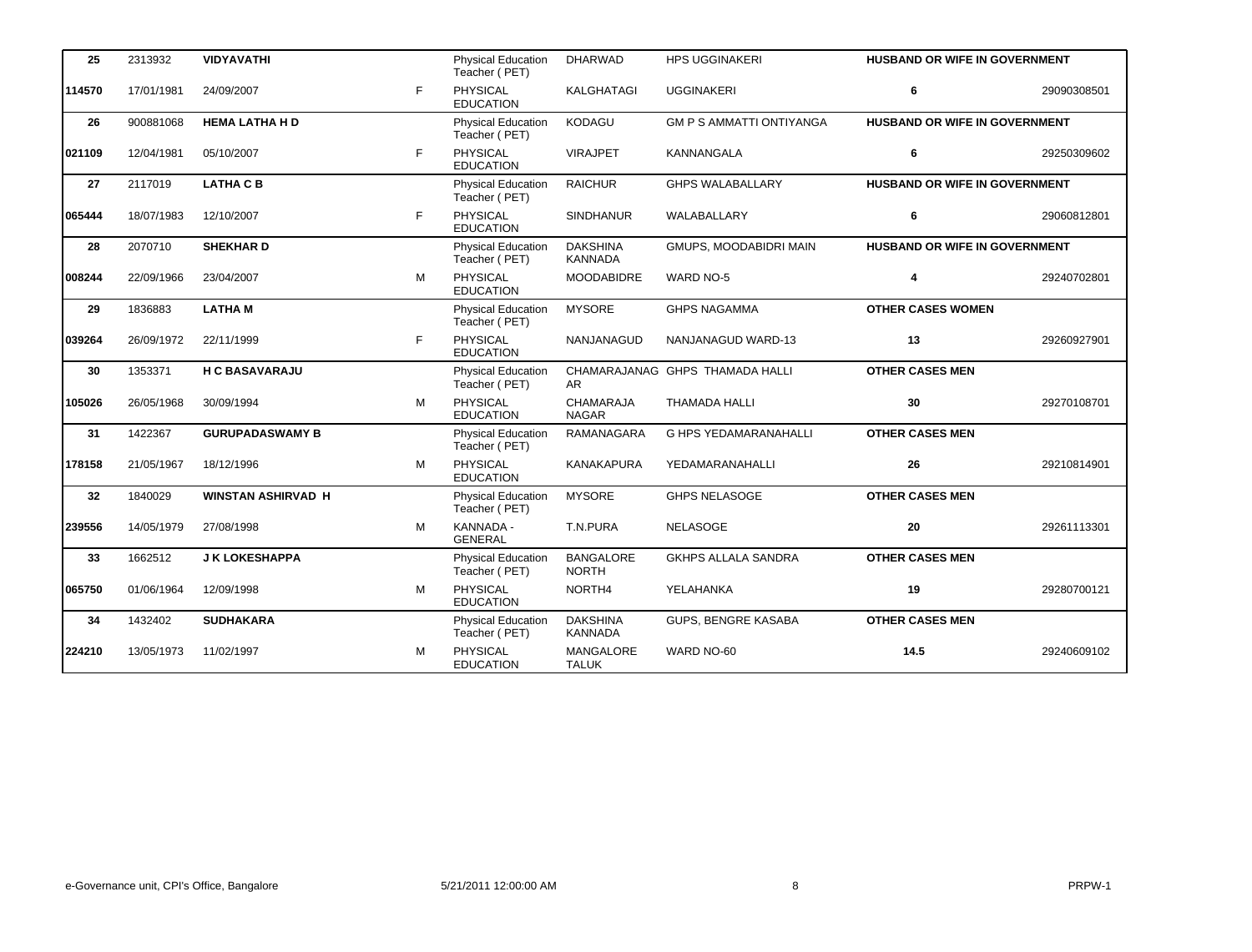# **PROVISIONAL LIST OF TEACHERS FOR REQUEST TRANSFER -2011 ( PRIMARY - OUT OF UNIT ) : PET**

# **TRANSFER AUTHORITY : DPI BELGAUM**

|                    | PRI.NO. KGID NO | <b>APPLICANT NAME</b>                 |            | <b>DESIG NAME</b>                          | <b>DIST NAME</b>  | <b>SCHOOL NAME</b>                     | <b>GROUNDS FOR PRIORITY</b>         |                |
|--------------------|-----------------|---------------------------------------|------------|--------------------------------------------|-------------------|----------------------------------------|-------------------------------------|----------------|
| <b>APPL NO DOB</b> |                 | DATE OF ENTRY INTO SERVICE            | <b>SEX</b> | <b>SUBJECT NAME</b>                        | <b>TALUK NAME</b> | <b>VILLAGE NAME</b>                    | <b>Total Weightage</b>              | <b>SCH COD</b> |
| $\mathbf{1}$       | 2008445         | <b>SHAHARABANU T HULMANI</b>          |            | <b>Physical Education</b><br>Teacher (PET) | YADGIRI           | <b>GOVT HPS ANABI</b>                  | <b>WIDOWS</b>                       |                |
| 045409             | 20/07/1983      | 19/08/2005                            | F          | PHYSICAL<br><b>EDUCATION</b>               | <b>SHAHAPUR</b>   | ANABI                                  | 10                                  | 29330700401    |
| $\overline{2}$     | 1418678         | ASHOK MALLESHAPPA KITTAD              |            | <b>Physical Education</b><br>Teacher (PET) | <b>BAGALKOT</b>   | <b>GOVT MPS SAVALAGI</b>               | HUSBAND AND WIFE BOTH IN GOVERNMENT |                |
| 086622             | 01/06/1961      | 13/03/1996                            | M          | PHYSICAL<br><b>EDUCATION</b>               | JAMAKHANDI        | SAVALAGI                               | 30                                  | 29020905901    |
| $\mathbf{3}$       | 1468173         | <b>SMT LATHA GURAPPA BANKAPUR</b>     |            | Physical Education<br>Teacher (PET)        | <b>SIRSI</b>      | <b>GH P S BELAVATAGI</b>               | HUSBAND AND WIFE BOTH IN GOVERNMENT |                |
| 104794             | 29/05/1975      | 27/11/1996                            | F          | PHYSICAL<br><b>EDUCATION</b>               | <b>HALIYAL</b>    | <b>BELAVATAGI</b>                      | 28                                  | 29100417101    |
| 4                  | 1796155         | <b>PEERASAB F AGASIMANI</b>           |            | <b>Physical Education</b><br>Teacher (PET) | <b>HAVERI</b>     | <b>GHPBS MASANKATTI</b>                | HUSBAND AND WIFE BOTH IN GOVERNMENT |                |
| 153225             | 01/06/1973      | 25/01/1997                            | M          | <b>PHYSICAL</b><br><b>EDUCATION</b>        | HANAGAL           | <b>MASANAKATTI</b>                     | 28                                  | 29110510501    |
| 5                  | 2102682         | <b>CHANDRASHEKHAR SIDDAPPA TOGARI</b> |            | <b>Physical Education</b><br>Teacher (PET) | <b>CHIKKODI</b>   | K.H.P.B.S.                             | HUSBAND AND WIFE BOTH IN GOVERNMENT |                |
| 003408             | 05/01/1971      | 01/07/1997                            | М          | PHYSICAL<br><b>EDUCATION</b>               | <b>HUKKERI</b>    | YAMKANMARDI                            | 24                                  | 29300710201    |
| 6                  | 1473649         | <b>SUBRAY JOGI NAYAK</b>              |            | <b>Physical Education</b><br>Teacher (PET) | <b>BELGAUM</b>    | <b>KHPS LINGANAMATH</b><br>LINGANAMATH | HUSBAND AND WIFE BOTH IN GOVERNMENT |                |
| 125537             | 01/09/1962      | 19/07/1997                            | M          | PHYSICAL<br><b>EDUCATION</b>               | <b>KHANAPUR</b>   | <b>LINGANAMATH</b>                     | 24                                  | 29010813801    |
| $\overline{7}$     | 1553055         | <b>MANJULA OMU PATHGAR</b>            |            | Physical Education<br>Teacher (PET)        | <b>SIRSI</b>      | <b>GHPS KADAKERI</b>                   | HUSBAND AND WIFE BOTH IN GOVERNMENT |                |
| 123727             | 22/07/1975      | 17/02/1999                            | F          | <b>PHYSICAL</b><br><b>EDUCATION</b>        | <b>SIDDAPUR</b>   | <b>TYARSHI</b>                         | 24                                  | 29100617701    |
| 8                  | 1769825         | <b>DANNY JUVANV GONSALVES</b>         |            | Physical Education<br>Teacher (PET)        | <b>SIRSI</b>      | HPMSCASTLEROCK NO 1                    | HUSBAND AND WIFE BOTH IN GOVERNMENT |                |
| 038869             | 19/03/1976      | 02/11/1999                            | М          | PHYSICAL<br><b>EDUCATION</b>               | <b>JOIDA</b>      | <b>KALAMBULI</b>                       | 22                                  | 29101112604    |
| 9                  | 1886978         | SUREKHA SHESHU NAIK                   |            | Physical Education<br>Teacher (PET)        | <b>SIRSI</b>      | <b>GHPSMAINALLI</b>                    | HUSBAND AND WIFE BOTH IN GOVERNMENT |                |
| 146568             | 25/05/1979      | 05/11/1999                            | F          | PHYSICAL<br><b>EDUCATION</b>               | <b>MUNDAGOD</b>   | MAINALLI                               | 22                                  | 29101000711    |
| 10                 | 1782814         | <b>SMT CHANDRABVVA DHANER</b>         |            | Physical Education KOPPAL<br>Teacher (PET) |                   | <b>GHPS NIDASHESHI</b>                 | HUSBAND AND WIFE BOTH IN GOVERNMENT |                |
| 074930             | 01/06/1970      | 30/12/1999                            | F          | PHYSICAL<br><b>EDUCATION</b>               | <b>KUSTAGI</b>    | NIDASESHI                              | 22                                  | 29070413101    |
| 11                 | 1797150         | PRAMEELA NEELAPPA SOMANAKATTI         |            | <b>Physical Education</b><br>Teacher (PET) | <b>HAVERI</b>     | <b>GMPS KADKOL</b>                     | HUSBAND AND WIFE BOTH IN GOVERNMENT |                |
| 183373             | 22/08/1978      | 01/12/1999                            | F.         | PHYSICAL<br><b>EDUCATION</b>               | <b>SAVANUR</b>    | KADKOL                                 | 20                                  | 29111603403    |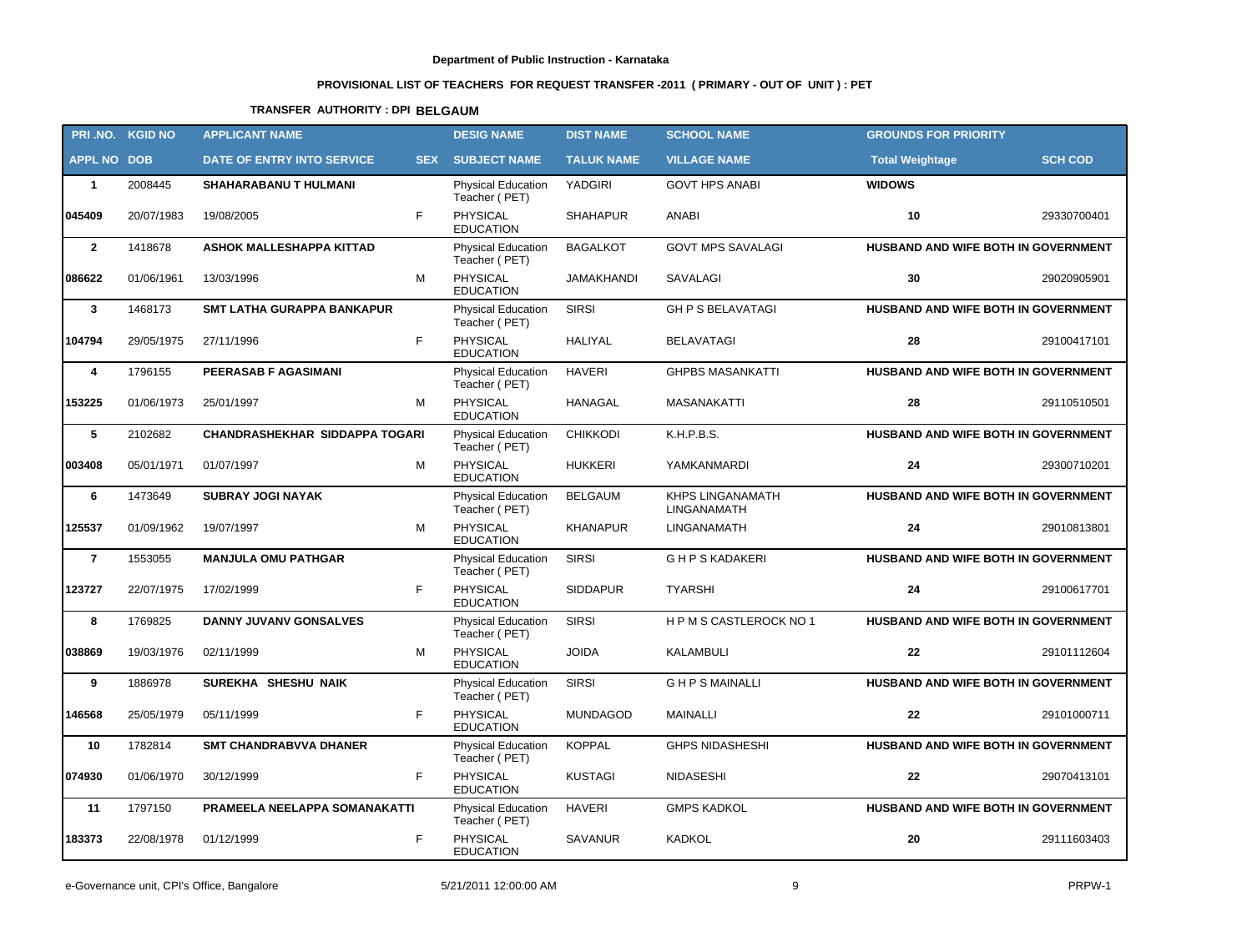| 12     | 1769824    | <b>SUREKHA SOMU AGER</b>             | Physical Education<br>Teacher (PET)        | <b>SIRSI</b>                      | <b>H P S DAMANABAIL</b>         | <b>HUSBAND AND WIFE BOTH IN GOVERNMENT</b> |             |
|--------|------------|--------------------------------------|--------------------------------------------|-----------------------------------|---------------------------------|--------------------------------------------|-------------|
| 027142 | 25/06/1976 | F<br>02/11/1999                      | <b>PHYSICAL</b><br><b>EDUCATION</b>        | <b>SIRSI</b>                      | <b>CHIPGI</b>                   | 16                                         | 29100311802 |
| 13     | 1410601    | <b>PREMANAND RUMMU GAONKAR</b>       | <b>Physical Education</b><br>Teacher (PET) | <b>SIRSI</b>                      | MLAIGOVT MODEL SCHOOL           | <b>HUSBAND AND WIFE BOTH IN GOVERNMENT</b> |             |
| 160625 | 01/06/1968 | M<br>02/07/1998                      | PHYSICAL<br><b>EDUCATION</b>               | <b>HALIYAL</b>                    | WARD <sub>2</sub>               | 14                                         | 29100411404 |
| 14     | 2007809    | <b>RAJENDRA GANIGA</b>               | <b>Physical Education</b><br>Teacher (PET) | <b>GULBARGA</b>                   | <b>GOVT HPS BHIMANALLI</b>      | <b>HUSBAND AND WIFE BOTH IN GOVERNMENT</b> |             |
| 134544 | 20/07/1981 | M<br>30/06/2005                      | <b>PHYSICAL</b><br><b>EDUCATION</b>        | <b>CHITTAPUR</b>                  | <b>BHIMANALLI</b>               | 10                                         | 29040402001 |
| 15     | 2007721    | ANNAPURNA SANGAPPA TELAGADE          | <b>Physical Education</b><br>Teacher (PET) | YADGIRI                           | <b>GOVT HPS JOGUNDABHAVI</b>    | HUSBAND AND WIFE BOTH IN GOVERNMENT        |             |
| 013744 | 22/07/1981 | F<br>04/07/2005                      | PHYSICAL<br><b>EDUCATION</b>               | <b>SHORAPUR</b>                   | <b>JOGANDABHAVI</b>             | 10                                         | 29330810001 |
| 16     | 1967021    | RAJANI JATTEPPA KORAWAR              | <b>Physical Education</b><br>Teacher (PET) | <b>GULBARGA</b>                   | <b>GOVT HPS AURAD [B]</b>       | HUSBAND AND WIFE BOTH IN GOVERNMENT        |             |
| 005001 | 02/02/1979 | F<br>14/07/2005                      | PHYSICAL<br><b>EDUCATION</b>               | <b>GULBARGA</b><br><b>NORTH</b>   | AURAD [B]                       | 10                                         | 29041100401 |
| 17     | 1979803    | <b>VENKATESH G NAIK</b>              | Physical Education<br>Teacher (PET)        | <b>KOPPAL</b>                     | GHPSJAYAPRAKASCLONY<br>KARATAGI | HUSBAND AND WIFE BOTH IN GOVERNMENT        |             |
| 086496 | 21/02/1979 | 16/07/2005<br>M                      | PHYSICAL<br><b>EDUCATION</b>               | <b>GANGAVATHI</b>                 | <b>KARATAGI</b>                 | 10                                         | 29070208706 |
| 18     | 2282286    | SIDDAVVA SATTEPPA ANTARAGATTI        | <b>Physical Education</b><br>Teacher (PET) | <b>GULBARGA</b>                   | <b>GOVT HPS MALLABAD</b>        | HUSBAND AND WIFE BOTH IN GOVERNMENT        |             |
| 057202 | 01/06/1980 | F<br>25/11/2005                      | PHYSICAL<br><b>EDUCATION</b>               | AFZALPUR                          | <b>MALLABAD</b>                 | 10                                         | 29040206801 |
| 19     | 2107322    | <b>SHRIDEVI MARUTI KHOBRI</b>        | Physical Education<br>Teacher (PET)        | <b>CHIKKODI</b>                   | K.H.P.S.                        | <b>HUSBAND AND WIFE BOTH IN GOVERNMENT</b> |             |
| 154413 | 01/07/1984 | 11/07/2007<br>F                      | <b>PHYSICAL</b><br><b>EDUCATION</b>        | <b>KAGWAD</b>                     | KAVALGUDD                       | 6                                          | 29301300501 |
| 20     | 18471      | BASAVARAJ BALACHANDRA CHINCHOLI      | Physical Education<br>Teacher (PET)        | <b>BELGAUM</b>                    | K.H.P.S. KUNNAL                 | HUSBAND AND WIFE BOTH IN GOVERNMENT        |             |
| 090253 | 05/06/1982 | M<br>12/07/2007                      | PHYSICAL<br><b>EDUCATION</b>               | <b>RAMDURG</b>                    | <b>KUNNAL</b>                   | 6                                          | 29011105801 |
| 21     | 2070851    | <b>SAROJA GOWDA</b>                  | Physical Education<br>Teacher (PET)        | <b>DAKSHINA</b><br><b>KANNADA</b> | <b>GUPS, MANI</b>               | HUSBAND AND WIFE BOTH IN GOVERNMENT        |             |
| 030200 | 01/06/1985 | 16/07/2007<br>F                      | <b>PHYSICAL</b><br><b>EDUCATION</b>        | <b>BANTWAL</b>                    | <b>MANI</b>                     | 6                                          | 29240104601 |
| 22     | 2272671    | ASHA MALLAPPA NATIKAR                | Physical Education<br>Teacher (PET)        | <b>CHIKKODI</b>                   | K.H.P.S.                        | <b>HUSBAND AND WIFE BOTH IN GOVERNMENT</b> |             |
| 097323 | 30/07/1986 | F<br>27/07/2007                      | <b>PHYSICAL</b><br><b>EDUCATION</b>        | <b>CHIKODI</b>                    | <b>NAGARMUNNOLI</b>             | 6                                          | 29300510601 |
| 23     | 2169495    | <b>VENKATESH MAHALINGAPPA DOMBAR</b> | <b>Physical Education</b><br>Teacher (PET) | <b>BAGALKOT</b>                   | <b>GOVT HPS NAGARAL</b>         | <b>HUSBAND AND WIFE BOTH IN GOVERNMENT</b> |             |
| 030898 | 31/07/1984 | M<br>08/08/2007                      | PHYSICAL<br><b>EDUCATION</b>               | <b>MUDHOL</b>                     | NAGARAL                         | 6                                          | 29021106101 |
| 24     | 2370446    | PARVATI PAVADABASAPPA                | <b>Physical Education</b><br>Teacher (PET) | <b>BAGALKOT</b>                   | <b>GOVT KBHPS HONNAKATTI</b>    | HUSBAND AND WIFE BOTH IN GOVERNMENT        |             |
| 060679 | 25/11/1981 | F<br>31/08/2007                      | <b>PHYSICAL</b><br><b>EDUCATION</b>        | <b>BAGALKOT</b>                   | <b>HONNAKATTI</b>               | 6                                          | 29020204001 |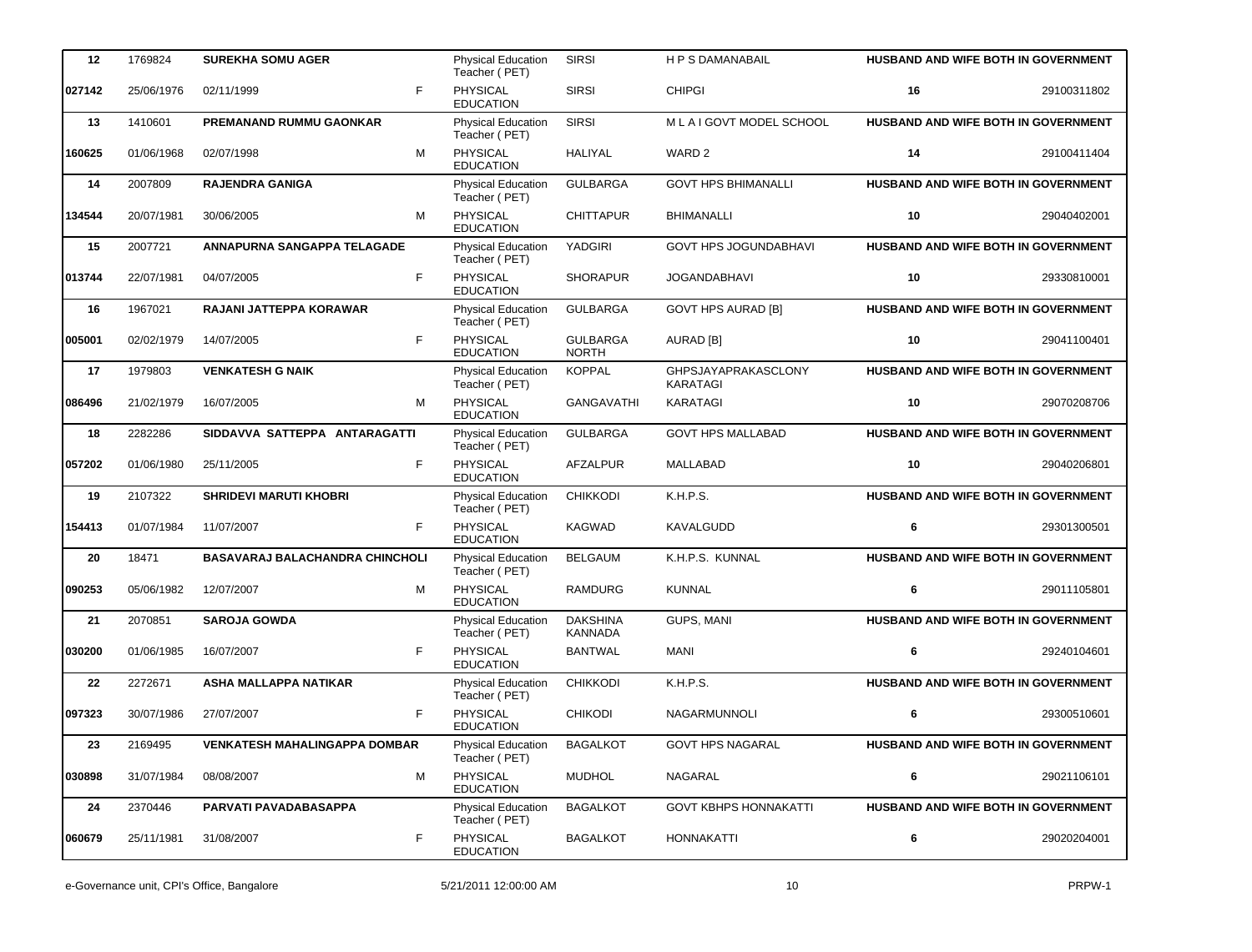| 25     | 2274139    | <b>RAMACHANDRA SHIVAGOND KOLI</b>              |    | <b>Physical Education</b><br>Teacher (PET) | <b>CHIKKODI</b>           | M.H.P.S.                     |                                      | HUSBAND AND WIFE BOTH IN GOVERNMENT        |
|--------|------------|------------------------------------------------|----|--------------------------------------------|---------------------------|------------------------------|--------------------------------------|--------------------------------------------|
| 055826 | 01/07/1981 | 01/09/2007                                     | M  | PHYSICAL<br><b>EDUCATION</b>               | <b>NIPPANI</b>            | SIDNAL                       | 6                                    | 29300903601                                |
| 26     | 2265108    | <b>KIRANKUMAR G G</b>                          |    | <b>Physical Education</b><br>Teacher (PET) | <b>SHIMOGA</b>            | <b>GHPS DONABAGATTA</b>      |                                      | HUSBAND AND WIFE BOTH IN GOVERNMENT        |
| 070570 | 13/06/1982 | 13/09/2007                                     | м  | PHYSICAL<br><b>EDUCATION</b>               | <b>BHADRAVATI</b>         | <b>DONABAGHATTA</b>          | 6                                    | 29150110602                                |
| 27     | 2279135    | <b>KHALID AHAMAD I GADAWAL</b>                 |    | <b>Physical Education</b><br>Teacher (PET) | <b>BELGAUM</b>            | KHPS AWAROLLI AWAROLLI       |                                      | <b>HUSBAND AND WIFE BOTH IN GOVERNMENT</b> |
| 055590 | 05/07/1981 | 19/09/2007                                     | M  | <b>PHYSICAL</b><br><b>EDUCATION</b>        | <b>KHANAPUR</b>           | <b>AWAROLLI</b>              | 6                                    | 29010801001                                |
| 28     | 2185888    | HUSANAVVA SANGAPPA CHALAWADI<br><b>DHANNUR</b> |    | Physical Education<br>Teacher (PET)        | <b>BANGALORE</b><br>SOUTH | <b>GUMPS, BORLANE(GIRLS)</b> |                                      | HUSBAND AND WIFE BOTH IN GOVERNMENT        |
| 050087 | 05/03/1970 | 04/10/2007                                     | F. | PHYSICAL<br><b>EDUCATION</b>               | SOUTH2                    | S K R MARKET W NO 30         | 3                                    | 29200802813                                |
| 29     | 1757524    | <b>MUTTAPPA BHARAMAPPA PATAT</b>               |    | Physical Education<br>Teacher (PET)        | <b>BAGALKOT</b>           | <b>GOVT HPS RANJANAGI</b>    | HUSBAND OR WIFE IN GOVERNMENT        |                                            |
| 041345 | 10/06/1972 | 04/06/1997                                     | M  | PHYSICAL<br><b>EDUCATION</b>               | <b>MUDHOL</b>             | <b>RANJANAGI</b>             | 26                                   | 29021106601                                |
| 30     | 1336642    | HAMMANNA NAGAPPA NAYAK                         |    | Physical Education<br>Teacher (PET)        | <b>SIRSI</b>              | GMHPSNO3HALIYAL              | HUSBAND OR WIFE IN GOVERNMENT        |                                            |
| 021797 | 22/09/1962 | 04/08/1994                                     | м  | PHYSICAL<br><b>EDUCATION</b>               | <b>HALIYAL</b>            | WARD 13                      | 24                                   | 29100425502                                |
| 31     | 1911439    | <b>TULAJAPPA A BIRADAR</b>                     |    | Physical Education<br>Teacher (PET)        | <b>BIDAR</b>              | <b>GOVT HPS TALBHOG</b>      | HUSBAND OR WIFE IN GOVERNMENT        |                                            |
| 177032 | 25/08/1972 | 15/12/1999                                     | M  | <b>PHYSICAL</b><br><b>EDUCATION</b>        | BASAVAKALYAN TALBHOG      |                              | 22                                   | 29050214801                                |
| 32     | 1783271    | <b>PARSHAWANATHA KASAR</b>                     |    | Physical Education<br>Teacher (PET)        | <b>KOPPAL</b>             | <b>GHPS SOMANHAL</b>         | <b>HUSBAND OR WIFE IN GOVERNMENT</b> |                                            |
| 132633 | 15/07/1976 | 31/01/2000                                     | м  | <b>PHYSICAL</b><br><b>EDUCATION</b>        | <b>GANGAVATHI</b>         | SOMANAHAL                    | 22                                   | 29070213402                                |
| 33     | 1782721    | <b>BASAVANTAPPA VENKAPPA</b>                   |    | Physical Education<br>Teacher (PET)        | <b>KOPPAL</b>             | <b>GHPS KESARATTI</b>        | HUSBAND OR WIFE IN GOVERNMENT        |                                            |
| 221053 | 04/10/1967 | 21/01/2000                                     | M  | PHYSICAL<br><b>EDUCATION</b>               | <b>GANGAVATHI</b>         | <b>KESARATTI</b>             | 20                                   | 29070209201                                |
| 34     | 1783844    | SHIVAPPA BASAPPA POOJERI                       |    | Physical Education<br>Teacher (PET)        | <b>KOPPAL</b>             | <b>GHPS CHIKKADANKANAKAL</b> | HUSBAND OR WIFE IN GOVERNMENT        |                                            |
| 095172 | 01/12/1971 | 12/06/2000                                     | м  | PHYSICAL<br><b>EDUCATION</b>               | <b>GANGAVATHI</b>         | CHIKKADANKANKAL              | 20                                   | 29070203501                                |
| 35     | 2311170    | <b>ARJUN BASAPPA MALI</b>                      |    | Physical Education<br>Teacher (PET)        | <b>DHARWAD</b>            | <b>HPS JAVOOR</b>            | <b>HUSBAND OR WIFE IN GOVERNMENT</b> |                                            |
| 220469 | 02/11/1977 | 28/06/2005                                     | М  | PHYSICAL<br><b>EDUCATION</b>               | NAVALGUND                 | <b>JAVOOR</b>                | 10                                   | 29090502701                                |
| 36     | 2007807    | <b>KARABASAPPA KOTYAL</b>                      |    | Physical Education<br>Teacher (PET)        | <b>GULBARGA</b>           | <b>GHPS BHOLANI</b>          | <b>HUSBAND OR WIFE IN GOVERNMENT</b> |                                            |
| 124550 | 01/06/1982 | 29/06/2005                                     | м  | PHYSICAL<br><b>EDUCATION</b>               | <b>ALAND</b>              | <b>BOLANI</b>                | 10                                   | 29040101103                                |
| 37     | 2106248    | <b>GEETA AWANNA NAIK</b>                       |    | <b>Physical Education</b><br>Teacher (PET) | <b>CHIKKODI</b>           | M.H.P.S.                     | <b>HUSBAND OR WIFE IN GOVERNMENT</b> |                                            |
| 124092 | 22/07/1981 | 11/07/2005                                     | F  | PHYSICAL<br><b>EDUCATION</b>               | <b>CHIKODI</b>            | PATTANKUDI                   | 10                                   | 29300510902                                |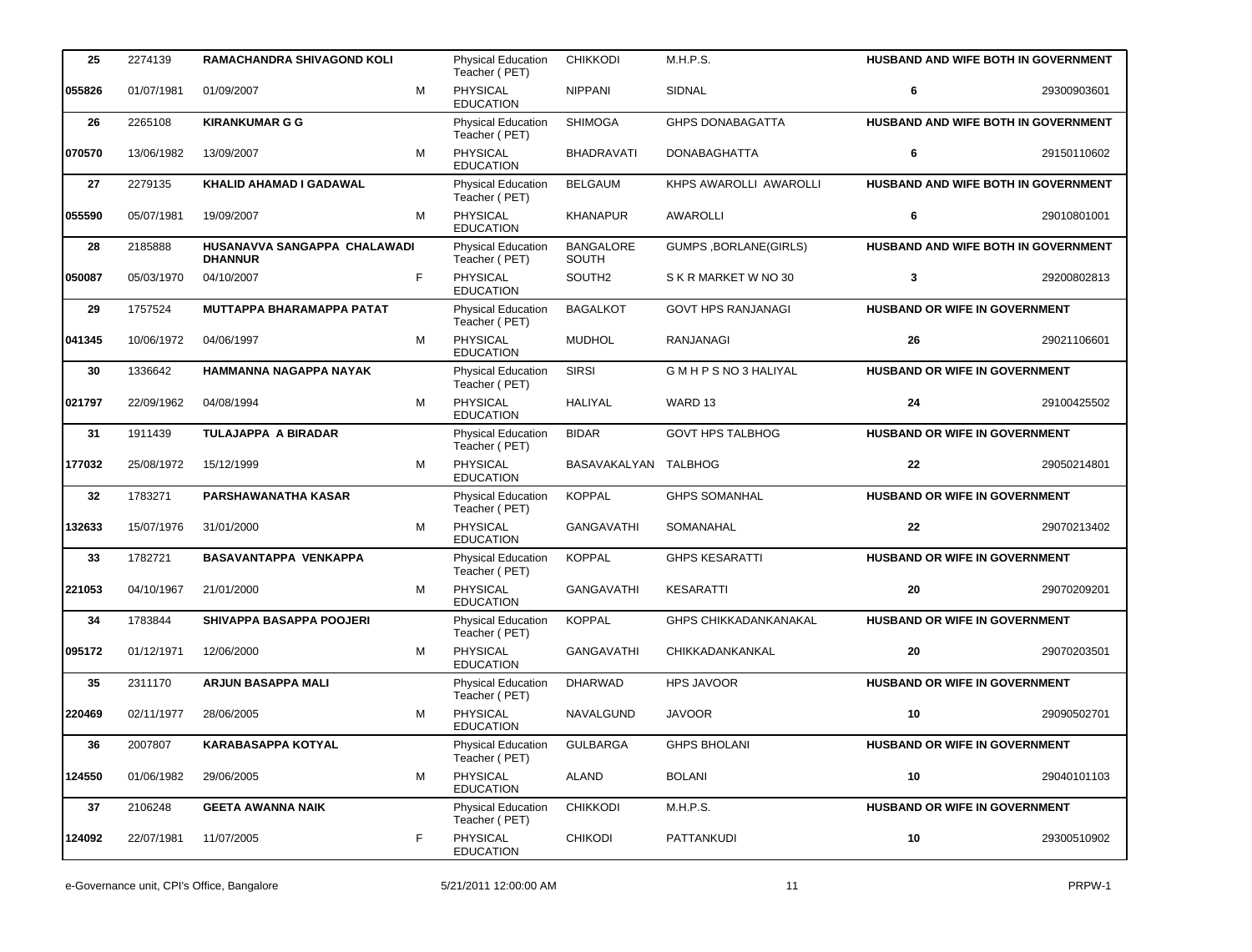| 38     | 2137971    | <b>SUNITA KADLIGONDI</b>            |    | <b>Physical Education</b><br>Teacher (PET) | <b>GULBARGA</b>                  | <b>GOVT HPS FIROZABAD</b>     | <b>HUSBAND OR WIFE IN GOVERNMENT</b> |             |
|--------|------------|-------------------------------------|----|--------------------------------------------|----------------------------------|-------------------------------|--------------------------------------|-------------|
| 227647 | 16/01/1982 | 14/07/2005                          | F  | <b>PHYSICAL</b><br><b>EDUCATION</b>        | <b>GULBARGA</b><br>SOUTH         | <b>FIROZABAD</b>              | 10                                   | 29040503001 |
| 39     | 1967242    | <b>SHRIMATI SHARADA H NAVALGUND</b> |    | <b>Physical Education</b><br>Teacher (PET) | <b>GULBARGA</b>                  | <b>GOVT HPS KOGANOOR</b>      | HUSBAND OR WIFE IN GOVERNMENT        |             |
| 125330 | 05/05/1982 | 25/08/2005                          | F. | <b>PHYSICAL</b><br><b>EDUCATION</b>        | <b>AFZALPUR</b>                  | <b>KOGANOOR</b>               | 10                                   | 29040206201 |
| 40     | 1979395    | <b>MANJULA KALAPPA SUNAGAR</b>      |    | <b>Physical Education</b><br>Teacher (PET) | <b>KOPPAL</b>                    | <b>GHPS YEREHANCHINHAL</b>    | HUSBAND OR WIFE IN GOVERNMENT        |             |
| 220547 | 22/07/1974 | 15/10/2005                          | F  | PHYSICAL<br><b>EDUCATION</b>               | YELBURGA                         | YERIHANCHINHAL                | 10                                   | 29070913801 |
| 41     | 2003079    | <b>SUDHA S MALAGAVI</b>             |    | Physical Education<br>Teacher (PET)        | GADAG                            | <b>GHPS BENAKANAKOPPA</b>     | HUSBAND OR WIFE IN GOVERNMENT        |             |
| 239382 | 22/07/1978 | 09/08/2005                          | F  | <b>PHYSICAL</b><br><b>EDUCATION</b>        | <b>NARAGUND</b>                  | <b>BENAKANAKOPPA</b>          | 8                                    | 29080300201 |
| 42     | 1999555    | <b>JAHNAVI ALAGERI</b>              |    | <b>Physical Education</b><br>Teacher (PET) | <b>BELGAUM</b>                   | KHPS HONAGA.                  | HUSBAND OR WIFE IN GOVERNMENT        |             |
| 241525 | 08/03/1975 | 27/07/2005                          | F  | PHYSICAL<br><b>EDUCATION</b>               | <b>BELGAUM</b><br>RURAL.         | HONAGA.                       | 7.5                                  | 29010405001 |
| 43     | 2211143    | <b>JYOTI S HOSAGOUDAR</b>           |    | <b>Physical Education</b><br>Teacher (PET) | <b>BANGALORE</b><br><b>RURAL</b> | <b>G HPS VAGATA</b>           | <b>HUSBAND OR WIFE IN GOVERNMENT</b> |             |
| 044656 | 22/07/1979 | 11/07/2007                          | F  | PHYSICAL<br><b>EDUCATION</b>               | <b>HOSAKOTE</b>                  | VAGATA                        | 6                                    | 29210413501 |
| 44     | 1720045    | YELLUBAI PATIL                      |    | <b>Physical Education</b><br>Teacher (PET) | KODAGU                           | G H P SCHOOL URUBAIL CHEMBU   | HUSBAND OR WIFE IN GOVERNMENT        |             |
| 058816 | 20/07/1985 | 13/08/2007                          | F  | PHYSICAL<br><b>EDUCATION</b>               | <b>MADIKERI</b>                  | MALECHEMBU                    | 6                                    | 29250106702 |
| 45     | 2172072    | <b>VIJAYALAXMI T BHANDIWADDAR</b>   |    | <b>Physical Education</b><br>Teacher (PET) | <b>KOPPAL</b>                    | <b>GHPS CHIKKENKOPPA</b>      | <b>HUSBAND OR WIFE IN GOVERNMENT</b> |             |
| 165159 | 20/07/1981 | 24/08/2007                          | F  | <b>PHYSICAL</b><br><b>EDUCATION</b>        | YELBURGA                         | <b>CHIKKENKOPPA</b>           | 6                                    | 29070903401 |
| 46     | 2143435    | <b>SANGEETA S CHAVAN</b>            |    | <b>Physical Education</b><br>Teacher (PET) | <b>GULBARGA</b>                  | <b>GOVT HPS SHADIPUR</b>      | HUSBAND OR WIFE IN GOVERNMENT        |             |
| 045431 | 05/06/1976 | 05/09/2007                          | F  | PHYSICAL<br><b>EDUCATION</b>               | <b>CHINCHOLI</b>                 | <b>SHADIPUR</b>               | 6                                    | 29040310701 |
| 47     | 2171752    | SHEELA KRISHNAPPA GAJAKOSH          |    | <b>Physical Education</b><br>Teacher (PET) | <b>KOPPAL</b>                    | <b>GHPS BINNAHAL</b>          | HUSBAND OR WIFE IN GOVERNMENT        |             |
| 103399 | 01/07/1975 | 06/09/2007                          | F  | PHYSICAL<br><b>EDUCATION</b>               | YELBURGA                         | <b>BINHAL</b>                 | 6                                    | 29070901801 |
| 48     | 2096183    | <b>SAVITHA H B M</b>                |    | <b>Physical Education</b><br>Teacher (PET) | MANDYA                           | GHPS HULLA HALLY              | <b>HUSBAND OR WIFE IN GOVERNMENT</b> |             |
| 119002 | 17/06/1981 | 14/09/2007                          | F  | PHYSICAL<br><b>EDUCATION</b>               | MALAVALLY                        | <b>HULLA HALLY</b>            | 6                                    | 29220307301 |
| 49     | 2330192    | JAYALAKSHMI KAMBALI                 |    | <b>Physical Education</b><br>Teacher (PET) | <b>KODAGU</b>                    | <b>G M P SCHOOL SANTHALLI</b> | <b>HUSBAND OR WIFE IN GOVERNMENT</b> |             |
| 117573 | 21/07/1978 | 18/09/2007                          | F  | <b>PHYSICAL</b><br><b>EDUCATION</b>        | SOMAVARPET                       | SANTHALLI                     | 6                                    | 29250202201 |
| 50     | 2351967    | <b>HEMAVATI AMBIG</b>               |    | <b>Physical Education</b><br>Teacher (PET) | RAMANAGARA                       | G HPS HERINDYAPANAHALLI       | <b>HUSBAND OR WIFE IN GOVERNMENT</b> |             |
| 092124 | 01/06/1977 | 22/09/2007                          | F  | PHYSICAL<br><b>EDUCATION</b>               | KANAKAPURA                       | <b>HERINDYAPANAHALLI</b>      | 6                                    | 29210818201 |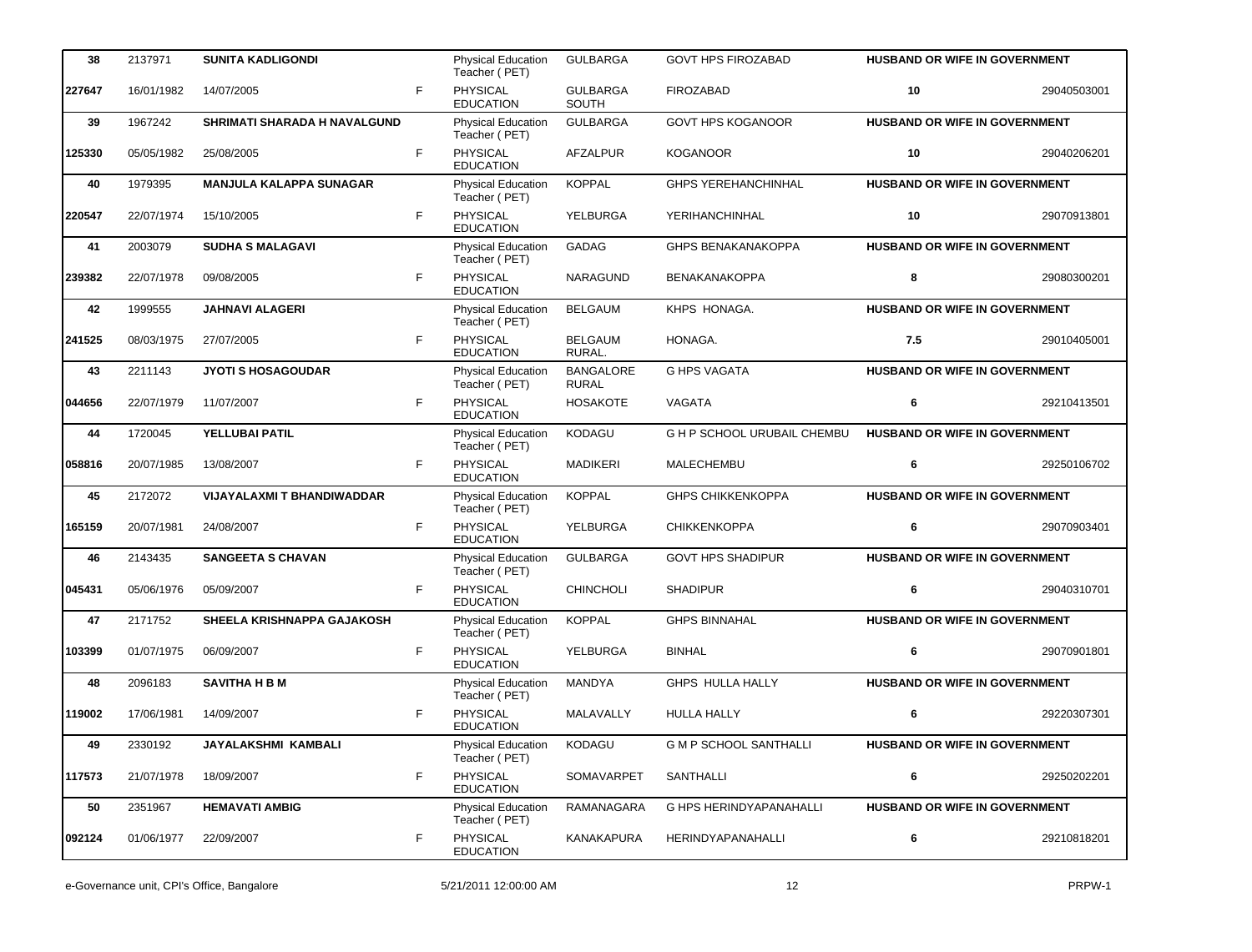| 51     | 2171711    | <b>MALANGASAB AGASIMANI</b>          |    | Physical Education<br>Teacher (PET)        | <b>KOPPAL</b>                     | <b>GHPS BENNUR</b>            | HUSBAND OR WIFE IN GOVERNMENT        |             |
|--------|------------|--------------------------------------|----|--------------------------------------------|-----------------------------------|-------------------------------|--------------------------------------|-------------|
| 120432 | 01/06/1981 | 01/10/2007                           | M  | PHYSICAL<br><b>EDUCATION</b>               | <b>GANGAVATHI</b>                 | <b>BENNUR</b>                 | 6                                    | 29070202201 |
| 52     | 2115282    | <b>SHOBHA KOULAPUR</b>               |    | <b>Physical Education</b><br>Teacher (PET) | <b>RAICHUR</b>                    | <b>GMHPS MASARAKAL</b>        | HUSBAND OR WIFE IN GOVERNMENT        |             |
| 023738 | 10/07/1980 | 09/10/2007                           | F  | PHYSICAL<br><b>EDUCATION</b>               | <b>DEVADURGA</b>                  | MASARAKAL                     | 6                                    | 29060111801 |
| 53     | 2116307    | <b>SUDHA C MULIMANI</b>              |    | Physical Education<br>Teacher (PET)        | <b>RAICHUR</b>                    | <b>GHPS DINNI</b>             | HUSBAND OR WIFE IN GOVERNMENT        |             |
| 025700 | 07/07/1977 | 19/11/2007                           | F  | <b>PHYSICAL</b><br><b>EDUCATION</b>        | <b>RAICHUR</b>                    | <b>DINNI</b>                  | 6                                    | 29060702701 |
| 54     | 2116093    | <b>HASANDONGERISAB G YANDIGERI</b>   |    | Physical Education<br>Teacher (PET)        | <b>RAICHUR</b>                    | <b>GHPS NAKKUNDA</b>          | <b>HUSBAND OR WIFE IN GOVERNMENT</b> |             |
| 171494 | 15/12/1979 | 19/11/2007                           | M  | <b>PHYSICAL</b><br><b>EDUCATION</b>        | <b>MANVI</b>                      | NAKKUNDA                      | 6                                    | 29060611201 |
| 55     | 2071585    | <b>RUDRAPPA Y KUMBAR</b>             |    | <b>Physical Education</b><br>Teacher (PET) | <b>DAKSHINA</b><br><b>KANNADA</b> | GUPS, MANDEKOLU               | HUSBAND OR WIFE IN GOVERNMENT        |             |
| 166011 | 08/04/1977 | 13/12/2007                           | м  | PHYSICAL<br><b>EDUCATION</b>               | <b>SULLIA</b>                     | MANDEKOLU                     | 6                                    | 29240502609 |
| 56     | 1899144    | <b>LAXMAN SATTYAPPA TALAWAR</b>      |    | Physical Education<br>Teacher (PET)        | <b>MYSORE</b>                     | <b>GHPS CHIKKA HUNSUR</b>     | <b>HUSBAND OR WIFE IN GOVERNMENT</b> |             |
| 015715 | 01/06/1975 | 09/08/2005                           | м  | PHYSICAL<br><b>EDUCATION</b>               | <b>HUNSUR</b>                     | <b>CHIKKA HUNSUR</b>          | 5                                    | 29260415301 |
| 57     | 68950      | <b>SHREEDEVI BASAVARAJ GURANAVAR</b> |    | Physical Education<br>Teacher (PET)        | <b>CHIKKODI</b>                   | K. H. P. S. MARDIMATH         | <b>HUSBAND OR WIFE IN GOVERNMENT</b> |             |
| 098280 | 22/03/1985 | 11/07/2007                           | F. | KANNADA -<br><b>GENERAL</b>                | <b>GOKAK</b>                      | <b>KONNUR</b>                 | 3                                    | 29300605306 |
| 58     | 2184145    | <b>YALLAPPA</b>                      |    | Physical Education<br>Teacher (PET)        | <b>BANGALORE</b><br><b>NORTH</b>  | <b>GMPS NAGASHETTI HALLI</b>  | HUSBAND OR WIFE IN GOVERNMENT        |             |
| 138638 | 22/07/1982 | 08/10/2007                           | м  | PHYSICAL<br><b>EDUCATION</b>               | NORTH <sub>2</sub>                | SANJAYA NAGAR                 | 3                                    | 29280501206 |
| 59     | 1329144    | <b>CAROLINE FATIMA S</b>             |    | Physical Education<br>Teacher (PET)        |                                   | UTTARKANNADA H P S DODDAGUNDA | <b>OTHER CASES WOMEN</b>             |             |
| 048966 | 25/09/1972 | 19/07/1994                           | F  | PHYSICAL<br><b>EDUCATION</b>               | <b>HONNAVAR</b>                   | <b>MANKI</b>                  | 32                                   | 29100803313 |
| 60     | 1760325    | SUSHILA GURUSIDDAPPA MADNALLI        |    | Physical Education<br>Teacher (PET)        | DHARWAD                           | <b>HPS KALLUR</b>             | <b>OTHER CASES WOMEN</b>             |             |
| 244042 | 01/06/1963 | 01/01/1996                           | F  | PHYSICAL<br><b>EDUCATION</b>               | <b>DHARWAD</b>                    | <b>KALLUR</b>                 | 28                                   | 29090105301 |
| 61     | 735507     | <b>SHRIMATI SUBRAY BHAT</b>          |    | Physical Education<br>Teacher (PET)        | <b>SIRSI</b>                      | <b>MHPS MARIGUDI</b>          | <b>OTHER CASES WOMEN</b>             |             |
| 052816 | 01/06/1954 | 01/06/1985                           | F  | PHYSICAL<br><b>EDUCATION</b>               | <b>SIRSI</b>                      | WARD25                        | 25                                   | 29100326303 |
| 62     | 1782343    | <b>FHOOLABAI ANTONI LOPS</b>         |    | Physical Education<br>Teacher (PET)        | <b>KOPPAL</b>                     | <b>GHPS MITTALAKOD</b>        | <b>OTHER CASES WOMEN</b>             |             |
| 086963 | 20/12/1958 | 03/01/2000                           | F  | <b>PHYSICAL</b><br><b>EDUCATION</b>        | <b>KUSTAGI</b>                    | <b>MITTALKOD</b>              | 22                                   | 29070411601 |
| 63     | 1830372    | RUDRAVVA SHANKRAPPA BURLIYAVAR       |    | Physical Education<br>Teacher (PET)        | GADAG                             | <b>GHPS HULLUR</b>            | <b>OTHER CASES WOMEN</b>             |             |
| 088619 | 15/12/1968 | 01/12/1999                           | F  | <b>PHYSICAL</b><br><b>EDUCATION</b>        | <b>RON</b>                        | <b>HULLUR</b>                 | 20                                   | 29080401401 |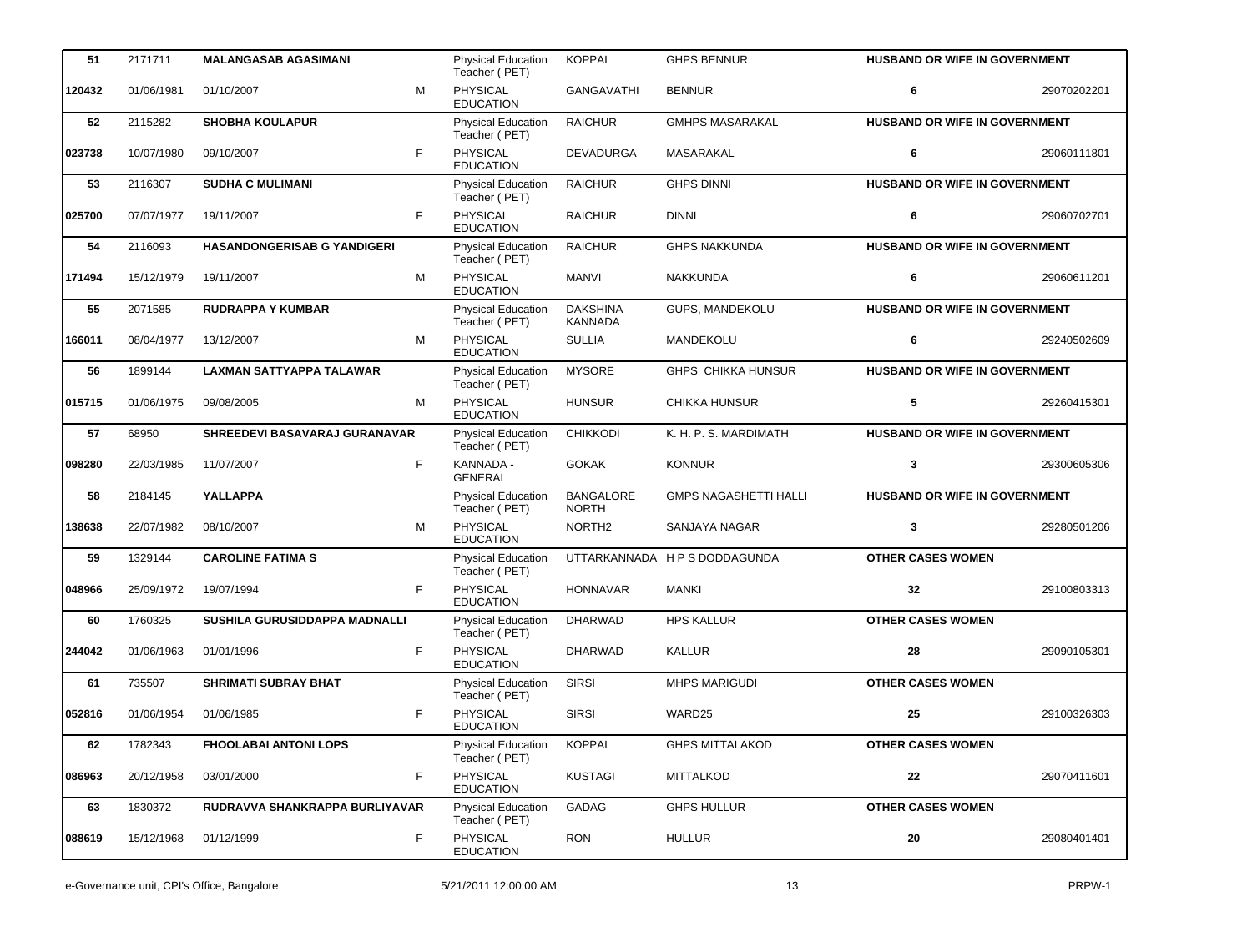| 64     | 1327538    | <b>REHEEMA USMAN SHAIKH</b>       | Physical Education<br>Teacher (PET)        | <b>DHARWAD</b>  | <b>HPS BEGUR</b>                             | <b>OTHER CASES WOMEN</b> |             |
|--------|------------|-----------------------------------|--------------------------------------------|-----------------|----------------------------------------------|--------------------------|-------------|
| 247981 | 15/02/1962 | F<br>23/07/1994                   | <b>PHYSICAL</b><br><b>EDUCATION</b>        | KALGHATAGI      | <b>BEGUR</b>                                 | 19                       | 29090301101 |
| 65     | 666129     | <b>BASAPPA RAYAPPA HESURU</b>     | <b>Physical Education</b><br>Teacher (PET) | <b>KOPPAL</b>   | <b>GHPS KURABAGERI</b><br><b>HANUMASAGAR</b> | <b>OTHER CASES MEN</b>   |             |
| 112126 | 01/06/1956 | M<br>07/01/1984                   | <b>PHYSICAL</b><br><b>EDUCATION</b>        | <b>KUSTAGI</b>  | HANUMASAGAR                                  | 44.5                     | 29070404805 |
| 66     | 666398     | <b>SRIMY ATTAR</b>                | <b>Physical Education</b><br>Teacher (PET) | <b>DHARWAD</b>  | <b>MPS SHIRAGUPPI</b>                        | <b>OTHER CASES MEN</b>   |             |
| 077315 | 01/06/1962 | M<br>03/01/1984                   | <b>PHYSICAL</b><br><b>EDUCATION</b>        | <b>HUBLI</b>    | <b>SHIRAGUPPI</b>                            | 44                       | 29090204601 |
| 67     | 1155384    | HANMANTAPPA GOVINDAPPA DOLLIN     | <b>Physical Education</b><br>Teacher (PET) | <b>HAVERI</b>   | <b>GMPS HOSARITTI</b>                        | <b>OTHER CASES MEN</b>   |             |
| 064041 | 17/09/1960 | М<br>29/12/1988                   | <b>PHYSICAL</b><br><b>EDUCATION</b>        | <b>HAVERI</b>   | <b>HOSARITTI</b>                             | 40                       | 29110601414 |
| 68     | 1101649    | <b>VIRUPAXAGOUDA</b>              | <b>Physical Education</b><br>Teacher (PET) | <b>KOPPAL</b>   | <b>GMHPS BHAGYANAGAR</b>                     | <b>OTHER CASES MEN</b>   |             |
| 038273 | 01/06/1964 | M<br>05/09/1991                   | <b>PHYSICAL</b><br><b>EDUCATION</b>        | <b>KOPPAL</b>   | <b>BHAGHYANAGAR</b>                          | 38                       | 29070302102 |
| 69     | 1473229    | <b>KAREPPA RAMAPPA HADIMANI</b>   | <b>Physical Education</b><br>Teacher (PET) | <b>CHIKKODI</b> | K.H.P.S.HALSIRGUR                            | <b>OTHER CASES MEN</b>   |             |
| 093448 | 01/06/1963 | М<br>02/02/1994                   | PHYSICAL<br><b>EDUCATION</b>               | <b>RAIBAG</b>   | <b>SHIRGUR</b>                               | 34                       | 29301005301 |
| 70     | 205100     | HANAMANTAGOUDA SHIVANAGOUDA PATIL | <b>Physical Education</b><br>Teacher (PET) | <b>HAVERI</b>   | <b>GHPBS NEGLUR</b>                          | <b>OTHER CASES MEN</b>   |             |
| 025915 | 22/07/1964 | M<br>21/08/1993                   | <b>PHYSICAL</b><br><b>EDUCATION</b>        | <b>HAVERI</b>   | <b>NEGLUR</b>                                | 32                       | 29110603304 |
| 71     | 1398352    | <b>AMARAPPA B PALLED</b>          | Physical Education<br>Teacher (PET)        | YADGIRI         | <b>GOVT HPS GIRLS GOGI</b>                   | <b>OTHER CASES MEN</b>   |             |
| 100608 | 01/04/1966 | M<br>24/01/1996                   | PHYSICAL<br><b>EDUCATION</b>               | <b>SHAHAPUR</b> | <b>GOGI PETH</b>                             | 30                       | 29330704003 |
| 72     | 1400887    | <b>BALASAB C KORI</b>             | Physical Education<br>Teacher (PET)        | <b>GULBARGA</b> | <b>GOVT HPS SONNA</b>                        | <b>OTHER CASES MEN</b>   |             |
| 061459 | 01/06/1961 | M<br>27/01/1996                   | PHYSICAL<br><b>EDUCATION</b>               | <b>JEWARGI</b>  | SONNA                                        | 30                       | 29040613101 |
| 73     | 1398824    | SAYABANNA SHIVAPPA TALWAR         | Physical Education<br>Teacher (PET)        | <b>GULBARGA</b> | <b>GOVT HPS MALLI</b>                        | <b>OTHER CASES MEN</b>   |             |
| 010250 | 01/06/1964 | 02/02/1996<br>м                   | PHYSICAL<br><b>EDUCATION</b>               | <b>JEWARGI</b>  | <b>MALLI</b>                                 | 30                       | 29040609401 |
| 74     | 2285415    | SIDDALINGAPPA MALLAPPA            | Physical Education<br>Teacher (PET)        | YADGIRI         | GOVT HPS OLD GOGI                            | <b>OTHER CASES MEN</b>   |             |
| 107417 | 02/08/1966 | 13/03/1996<br>М                   | PHYSICAL<br><b>EDUCATION</b>               | <b>SHAHAPUR</b> | <b>GOGI PETH</b>                             | 30                       | 29330704001 |
| 75     | 1901624    | SHANTAGOUDA MALLANAGOUDA          | Physical Education<br>Teacher (PET)        | YADGIRI         | GOVT HPS B.GUDI                              | <b>OTHER CASES MEN</b>   |             |
| 014898 | 22/06/1962 | 03/04/1996<br>м                   | KANNADA -<br><b>GENERAL</b>                | <b>SHAHAPUR</b> | <b>BHIMARAYANGUDI</b>                        | 30                       | 29330702101 |
| 76     | 1485286    | NINGAPPA KARIYAPPA SUNAGAR        | Physical Education<br>Teacher (PET)        | <b>DHARWAD</b>  | <b>HPUBS KAMADOLLI</b>                       | <b>OTHER CASES MEN</b>   |             |
| 042478 | 01/09/1965 | 03/09/1996<br>М                   | <b>PHYSICAL</b><br><b>EDUCATION</b>        | <b>KUNDAGOL</b> | KAMADOLLI                                    | 28                       | 29090403204 |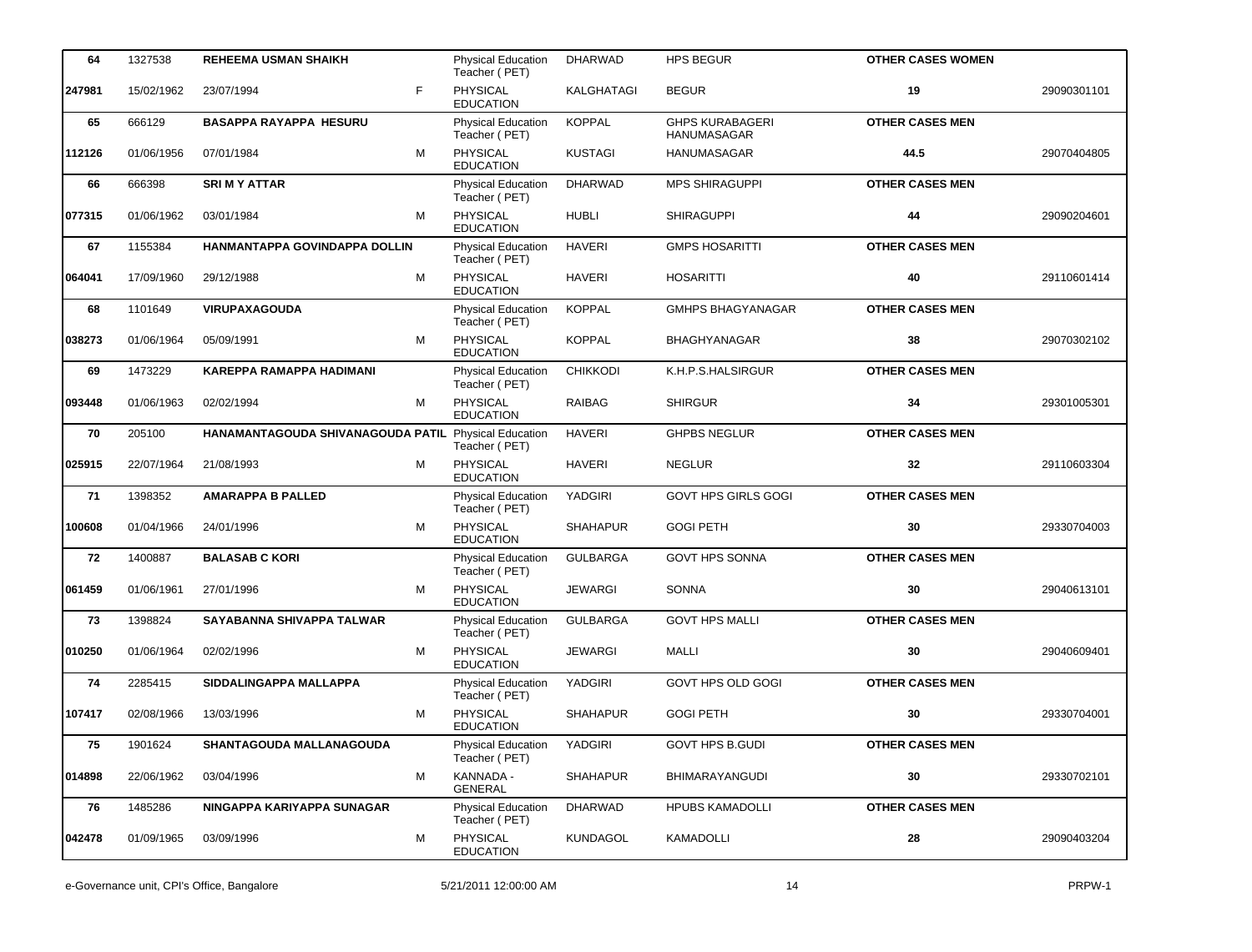| 77     | 1471862    | RAJARAM JOTIBA PATIL                | <b>Physical Education</b><br>Teacher (PET) | <b>CHIKKODI</b>   | M.H.P.S.                   | <b>OTHER CASES MEN</b> |             |
|--------|------------|-------------------------------------|--------------------------------------------|-------------------|----------------------------|------------------------|-------------|
| 045648 | 30/07/1963 | M<br>08/01/1997                     | <b>PHYSICAL</b><br><b>EDUCATION</b>        | <b>HUKKERI</b>    | <b>MODAGE</b>              | 28                     | 29300707001 |
| 78     | 1209506    | <b>SRI PALAXAPPA B SUNAGAR</b>      | <b>Physical Education</b><br>Teacher (PET) | <b>DHARWAD</b>    | <b>HPS SANGAMESHWAR</b>    | <b>OTHER CASES MEN</b> |             |
| 005975 | 09/06/1970 | M<br>11/02/1997                     | PHYSICAL<br><b>EDUCATION</b>               | KALGHATAGI        | SANGAMESHWAR               | 28                     | 29090307001 |
| 79     | 1473356    | SHANKAREPPA RAMAPPA MIRJI           | Physical Education<br>Teacher (PET)        | <b>BAGALKOT</b>   | <b>GOVT HPS MIRJI</b>      | <b>OTHER CASES MEN</b> |             |
| 230107 | 20/07/1968 | M<br>08/01/1997                     | <b>PHYSICAL</b><br><b>EDUCATION</b>        | <b>MUDHOL</b>     | <b>MIRJI</b>               | 26                     | 29021105601 |
| 80     | 1477596    | CHIDANAND HANAMANTARAY YATANOOR     | <b>Physical Education</b><br>Teacher (PET) | <b>GULBARGA</b>   | <b>GOVT HPS JERATAGI</b>   | <b>OTHER CASES MEN</b> |             |
| 212878 | 01/03/1969 | M<br>06/03/1997                     | <b>PHYSICAL</b><br><b>EDUCATION</b>        | <b>JEWARGI</b>    | <b>JEERATAGI</b>           | 26                     | 29040605802 |
| 81     | 1573436    | NAGAPPA LAXMAN KAMANAKERI           | <b>Physical Education</b><br>Teacher (PET) | <b>BIDAR</b>      | <b>GOVT HPS HANDIKERA</b>  | <b>OTHER CASES MEN</b> |             |
| 040031 | 01/06/1967 | M<br>15/12/1997                     | <b>PHYSICAL</b><br><b>EDUCATION</b>        | HUMNABAD          | <b>HANDIKERA</b>           | 24                     | 29050503001 |
| 82     | 1458589    | <b>BASAVARAJ VADENPUR</b>           | <b>Physical Education</b><br>Teacher (PET) | <b>SHIMOGA</b>    | <b>GHPS MALLENAHALLY</b>   | <b>OTHER CASES MEN</b> |             |
| 066523 | 30/12/1970 | M<br>29/07/1998                     | <b>PHYSICAL</b><br><b>EDUCATION</b>        | <b>SHIKARIPUR</b> | MALLENAHALLI               | 24                     | 29150400501 |
| 83     | 1680372    | SHENAKREPPA KANAKAPPA MALAGOND      | <b>Physical Education</b><br>Teacher (PET) | YADGIRI           | <b>GOVT HPS MUDANOOR K</b> | <b>OTHER CASES MEN</b> |             |
| 030541 | 01/06/1970 | M<br>10/09/1998                     | <b>PHYSICAL</b><br><b>EDUCATION</b>        | <b>SHORAPUR</b>   | MUDANOOR K.                | 24                     | 29330816201 |
| 84     | 1780451    | <b>GURAPPA SANAGONDAPPA BIRADAR</b> | <b>Physical Education</b><br>Teacher (PET) | <b>GULBARGA</b>   | <b>GOVT MPS MASHAL</b>     | <b>OTHER CASES MEN</b> |             |
| 062214 | 01/06/1975 | М<br>10/09/1998                     | KANNADA -<br><b>GENERAL</b>                | AFZALPUR          | <b>MASHAL</b>              | 24                     | 29040207101 |
| 85     | 1495641    | <b>VARDHAMAN S VAJRANGI</b>         | <b>Physical Education</b><br>Teacher (PET) | <b>DHARWAD</b>    | <b>HPS AMARGOL</b>         | <b>OTHER CASES MEN</b> |             |
| 246826 | 19/04/1977 | M<br>14/09/1998                     | <b>PHYSICAL</b><br><b>EDUCATION</b>        | NAVALGUND         | AMARGOL                    | 24                     | 29090500403 |
| 86     | 2310338    | SANTAPPA MAILARAPPA TALABATTI       | Physical Education<br>Teacher (PET)        | <b>DHARWAD</b>    | <b>HPS SHANAWAD</b>        | <b>OTHER CASES MEN</b> |             |
| 206184 | 22/07/1976 | M<br>01/04/1999                     | PHYSICAL<br><b>EDUCATION</b>               | NAVALGUND         | SHANAWAD                   | 24                     | 29090504701 |
| 87     | 1997837    | BASAVANNEYYA CHANNAYYA PUJER        | Physical Education<br>Teacher (PET)        | <b>CHIKKODI</b>   | K.H.P.S.JANAWAD            | <b>OTHER CASES MEN</b> |             |
| 223582 | 01/06/1973 | M<br>11/11/1999                     | PHYSICAL<br><b>EDUCATION</b>               | ATHANI            | <b>JANWAD</b>              | 22                     | 29300103101 |
| 88     | 1930287    | <b>KT NADAMANI</b>                  | Physical Education<br>Teacher (PET)        | <b>CHIKKODI</b>   | M.H.P.S.                   | <b>OTHER CASES MEN</b> |             |
| 011058 | 22/07/1976 | 04/12/1999<br>М                     | PHYSICAL<br><b>EDUCATION</b>               | <b>ATHANI</b>     | SAMBARGI                   | 22                     | 29300107302 |
| 89     | 1783051    | <b>RAGHANNA SABANI</b>              | <b>Physical Education</b><br>Teacher (PET) | <b>KOPPAL</b>     | <b>GHPS HUNASIHAL</b>      | <b>OTHER CASES MEN</b> |             |
| 059700 | 01/06/1974 | 31/12/1999<br>М                     | PHYSICAL<br><b>EDUCATION</b>               | YELBURGA          | HUNASIHAL                  | 22                     | 29070906001 |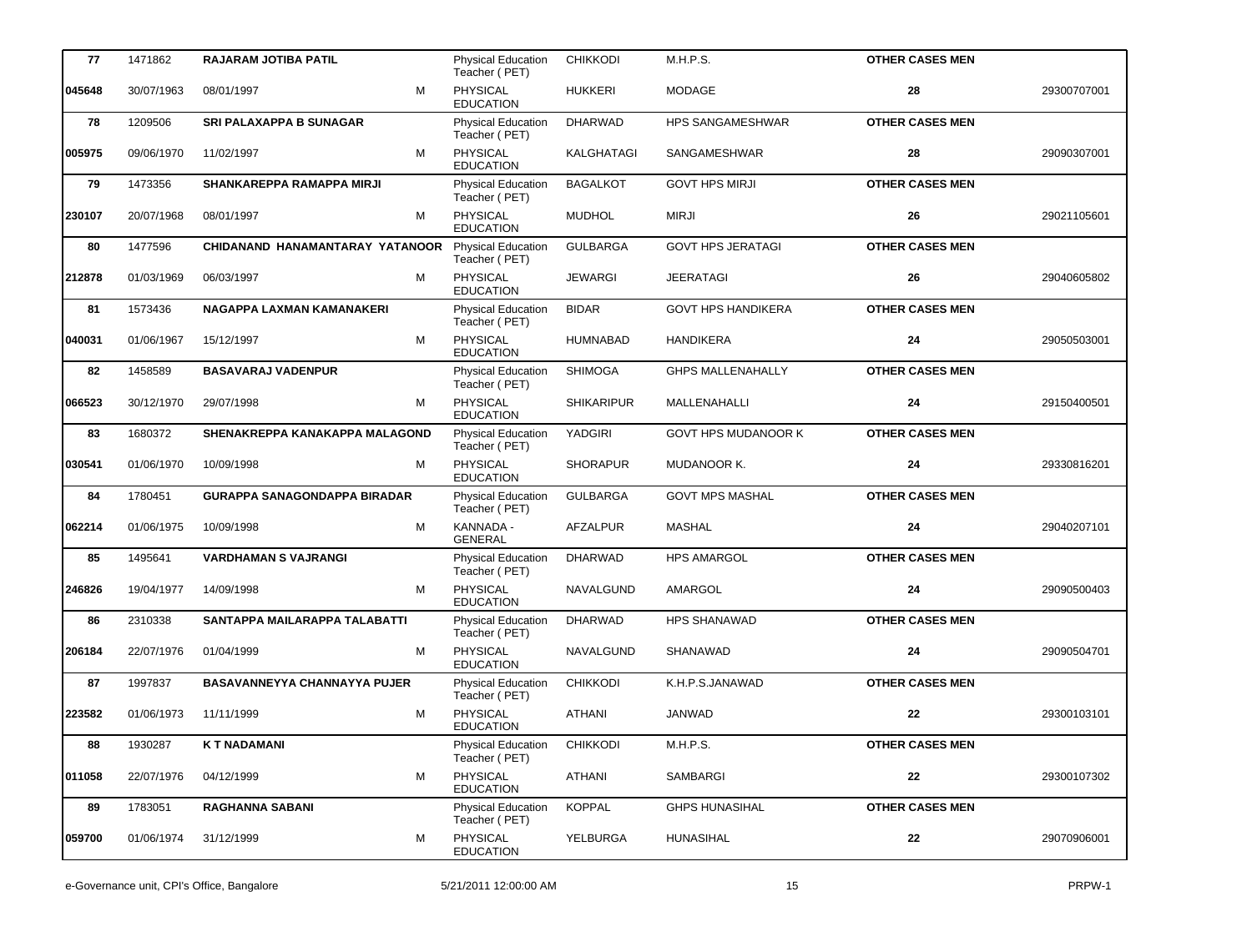| 90     | 1782477    | SHIAVARAYA KASAPPA ANGADI      |   | <b>Physical Education</b><br>Teacher (PET) | <b>KOPPAL</b>     | <b>GHPS HABALAKATTI</b>     | <b>OTHER CASES MEN</b> |             |
|--------|------------|--------------------------------|---|--------------------------------------------|-------------------|-----------------------------|------------------------|-------------|
| 078285 | 16/06/1975 | 31/12/1999                     | M | <b>PHYSICAL</b><br><b>EDUCATION</b>        | <b>KUSTAGI</b>    | <b>HABALAKATTI</b>          | 22                     | 29070404401 |
| 91     | 1793184    | <b>JAMALDEEN R MAIDUR</b>      |   | <b>Physical Education</b><br>Teacher (PET) | <b>HAVERI</b>     | <b>GHPS KAKOL</b>           | <b>OTHER CASES MEN</b> |             |
| 078276 | 27/04/1972 | 15/11/1999                     | M | PHYSICAL<br><b>EDUCATION</b>               | RANNEBENNUR       | KAKOL                       | 20                     | 29111405701 |
| 92     | 1800157    | LAXMAPPA SANJEEVAPPA KANAVALLI |   | <b>Physical Education</b><br>Teacher (PET) | <b>HAVERI</b>     | <b>GHPS NAGENAHALLI</b>     | <b>OTHER CASES MEN</b> |             |
| 138668 | 10/02/1975 | 15/11/1999                     | M | <b>PHYSICAL</b><br><b>EDUCATION</b>        | RANNEBENNUR       | NAGENAHALLI                 | 20                     | 29111408601 |
| 93     | 1901593    | <b>IRESH RAMAPPA SINGE</b>     |   | <b>Physical Education</b><br>Teacher (PET) | <b>GULBARGA</b>   | <b>GOVT HPS KANAGADDA</b>   | <b>OTHER CASES MEN</b> |             |
| 180088 | 22/07/1967 | 15/01/1999                     | M | PHYSICAL<br><b>EDUCATION</b>               | <b>SEDAM</b>      | <b>KANAGADDA</b>            | 19                     | 29040905101 |
| 94     | 1877236    | SUDHAKAR SIDRAMAPPA BADIGER    |   | <b>Physical Education</b><br>Teacher (PET) | <b>BAGALKOT</b>   | <b>GOVT MPS BELAGALI</b>    | <b>OTHER CASES MEN</b> |             |
| 027104 | 12/09/1974 | 24/09/1998                     | M | <b>PHYSICAL</b><br><b>EDUCATION</b>        | <b>MUDHOL</b>     | <b>BELAGALI</b>             | 18                     | 29021100601 |
| 95     | 1281871    | <b>VEERESHWAR S HIREMATH</b>   |   | <b>Physical Education</b><br>Teacher (PET) | <b>HAVERI</b>     | <b>GHPGS HIREKERUR</b>      | <b>OTHER CASES MEN</b> |             |
| 175673 | 15/05/1961 | 08/09/1993                     | M | <b>PHYSICAL</b><br><b>EDUCATION</b>        | <b>HIREKERUR</b>  | HIREKERUR WARD NO 5         | 17                     | 29110714105 |
| 96     | 1319917    | <b>SANGAYYA HIREMATH</b>       |   | <b>Physical Education</b><br>Teacher (PET) | <b>RAMANAGARA</b> | <b>G MPS CHANNAPATNA</b>    | <b>OTHER CASES MEN</b> |             |
| 129304 | 20/07/1970 | 08/08/1994                     | M | PHYSICAL<br><b>EDUCATION</b>               | CHANNAPATNA       | WARD-26                     | 16                     | 29210715801 |
| 97     | 1461431    | <b>RAJESAB D DODAMANI</b>      |   | <b>Physical Education</b><br>Teacher (PET) | <b>SHIMOGA</b>    | <b>GKHPS HALAPPA CIRCLE</b> | <b>OTHER CASES MEN</b> |             |
| 110040 | 01/06/1967 | 19/09/1998                     | M | <b>PHYSICAL</b><br><b>EDUCATION</b>        | <b>BHADRAVATI</b> | WARD <sub>3</sub>           | 15                     | 29150115902 |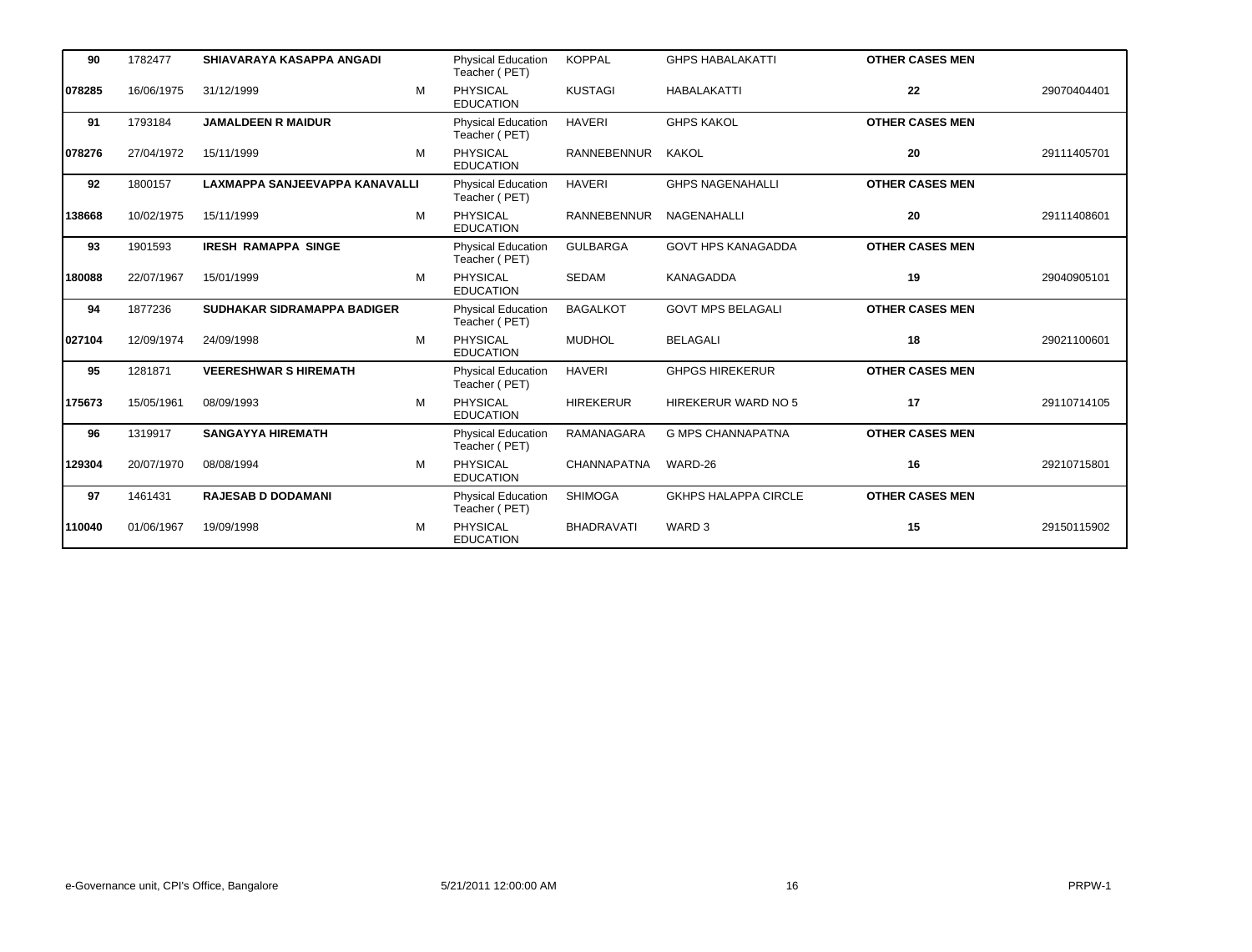# **PROVISIONAL LIST OF TEACHERS FOR REQUEST TRANSFER -2011 ( PRIMARY - OUT OF UNIT ) : PET**

## **TRANSFER AUTHORITY : DPI GULBARGA**

|                    | PRI.NO. KGID NO | <b>APPLICANT NAME</b>           |            | <b>DESIG NAME</b>                          | <b>DIST NAME</b>  | <b>SCHOOL NAME</b>           | <b>GROUNDS FOR PRIORITY</b>         |                |
|--------------------|-----------------|---------------------------------|------------|--------------------------------------------|-------------------|------------------------------|-------------------------------------|----------------|
| <b>APPL NO DOB</b> |                 | DATE OF ENTRY INTO SERVICE      | <b>SEX</b> | <b>SUBJECT NAME</b>                        | <b>TALUK NAME</b> | <b>VILLAGE NAME</b>          | <b>Total Weightage</b>              | <b>SCH COD</b> |
| $\mathbf{1}$       | 2281786         | <b>VIJAY LAXMI</b>              |            | <b>Physical Education</b><br>Teacher (PET) | YADGIRI           | <b>GOVT HPS YELSATHI1</b>    | HUSBAND AND WIFE BOTH IN GOVERNMENT |                |
| 169429             | 15/08/1970      | 01/08/2005                      | F          | PHYSICAL<br><b>EDUCATION</b>               | YADGIR            | YELSATHI                     | 10                                  | 29331013701    |
| $\overline{2}$     | 2171252         | HYALYAMATADA MANJULA            |            | Physical Education<br>Teacher (PET)        | <b>KOPPAL</b>     | <b>GMHPS TBP MUNIRABAD</b>   | HUSBAND AND WIFE BOTH IN GOVERNMENT |                |
| 060446             | 01/08/1984      | 11/07/2007                      | F          | PHYSICAL<br><b>EDUCATION</b>               | <b>KOPPAL</b>     | <b>MUNIRABAD</b>             | 6                                   | 29070313001    |
| $\mathbf{3}$       | 2330012         | <b>SREELATHA S</b>              |            | <b>Physical Education</b><br>Teacher (PET) | KODAGU            | <b>G M P SCHOOL KAKKABBE</b> | HUSBAND AND WIFE BOTH IN GOVERNMENT |                |
| 051747             | 12/04/1984      | 19/11/2007                      | F          | PHYSICAL<br><b>EDUCATION</b>               | <b>MADIKERI</b>   | <b>KUNJILA</b>               | 6                                   | 29250103502    |
| 4                  | 2283418         | <b>SUNITA SHARNAPPA KERENOR</b> |            | <b>Physical Education</b><br>Teacher (PET) | <b>GULBARGA</b>   | <b>GOVT HPS BENAKANHALLI</b> | HUSBAND AND WIFE BOTH IN GOVERNMENT |                |
| 041058             | 01/06/1973      | 01/03/2008                      | F          | <b>PHYSICAL</b><br><b>EDUCATION</b>        | <b>SEDAM</b>      | <b>BENAKANHALLI</b>          | 6                                   | 29040901101    |
| 5                  | 1911281         | <b>SUREKHA</b>                  |            | <b>Physical Education</b><br>Teacher (PET) | <b>BIDAR</b>      | <b>GOVT HPS MUSTAPUR</b>     | HUSBAND OR WIFE IN GOVERNMENT       |                |
| 131227             | 02/07/1976      | 12/11/1998                      | F          | <b>PHYSICAL</b><br><b>EDUCATION</b>        | <b>HUMNABAD</b>   | <b>MUSTAPUR</b>              | 24                                  | 29050506201    |
| 6                  | 2007956         | <b>JAMILBI</b>                  |            | Physical Education<br>Teacher (PET)        | <b>GULBARGA</b>   | <b>GOVT MPS CHANDANKER</b>   | HUSBAND OR WIFE IN GOVERNMENT       |                |
| 116600             | 22/07/1978      | 30/08/2005                      | F          | PHYSICAL<br><b>EDUCATION</b>               | <b>CHINCHOLI</b>  | CHANDANKERA                  | 10                                  | 29040301610    |
| $\overline{7}$     | 2330246         | <b>JYOTHIKM</b>                 |            | <b>Physical Education</b><br>Teacher (PET) | KODAGU            | G H P SCHOOL AREKADU         | HUSBAND OR WIFE IN GOVERNMENT       |                |
| 171841             | 08/02/1977      | 30/08/2007                      | F          | PHYSICAL<br><b>EDUCATION</b>               | <b>MADIKERI</b>   | AREKADU                      | 6                                   | 29250100601    |
| 8                  | 2381181         | <b>VIJAYALAXMI DODAMANI</b>     |            | <b>Physical Education</b><br>Teacher (PET) | <b>MADHUGIRI</b>  | GUPSMAGODU                   | HUSBAND OR WIFE IN GOVERNMENT       |                |
| 040218             | 30/07/1985      | 30/10/2007                      | F.         | PHYSICAL<br><b>EDUCATION</b>               | <b>SIRA</b>       | <b>MAGODU</b>                | 6                                   | 29180613105    |
| 9                  | 1534797         | <b>CHANDRAKALA G</b>            |            | Physical Education<br>Teacher (PET)        | <b>KOPPAL</b>     | <b>GGIRLS HPS KARATAGI</b>   | <b>OTHER CASES WOMEN</b>            |                |
| 135627             | 01/06/1971      | 24/08/1998                      | F          | PHYSICAL<br><b>EDUCATION</b>               | <b>GANGAVATHI</b> | <b>KARATAGI</b>              | 24                                  | 29070208708    |
| 10                 | 1913195         | <b>MANJULADEVI</b>              |            | <b>Physical Education</b><br>Teacher (PET) | <b>BIDAR</b>      | GOVT HPS CHICKANAGAON        | <b>OTHER CASES WOMEN</b>            |                |
| 051512             | 18/07/1977      | 08/12/1998                      | F.         | PHYSICAL<br><b>EDUCATION</b>               |                   | BASAVAKALYAN CHICKANAGAON    | 20                                  | 29050202801    |
| 11                 | 1230371         | <b>SABAMMA</b>                  |            | <b>Physical Education</b><br>Teacher (PET) | <b>GULBARGA</b>   | GOVT HPS GIRLS SEDAM         | <b>OTHER CASES WOMEN</b>            |                |
| 053723             | 27/05/1967      | 03/08/1994                      | F.         | PHYSICAL<br><b>EDUCATION</b>               | SEDAM             | <b>SEDAM</b>                 | 16                                  | 29040909201    |